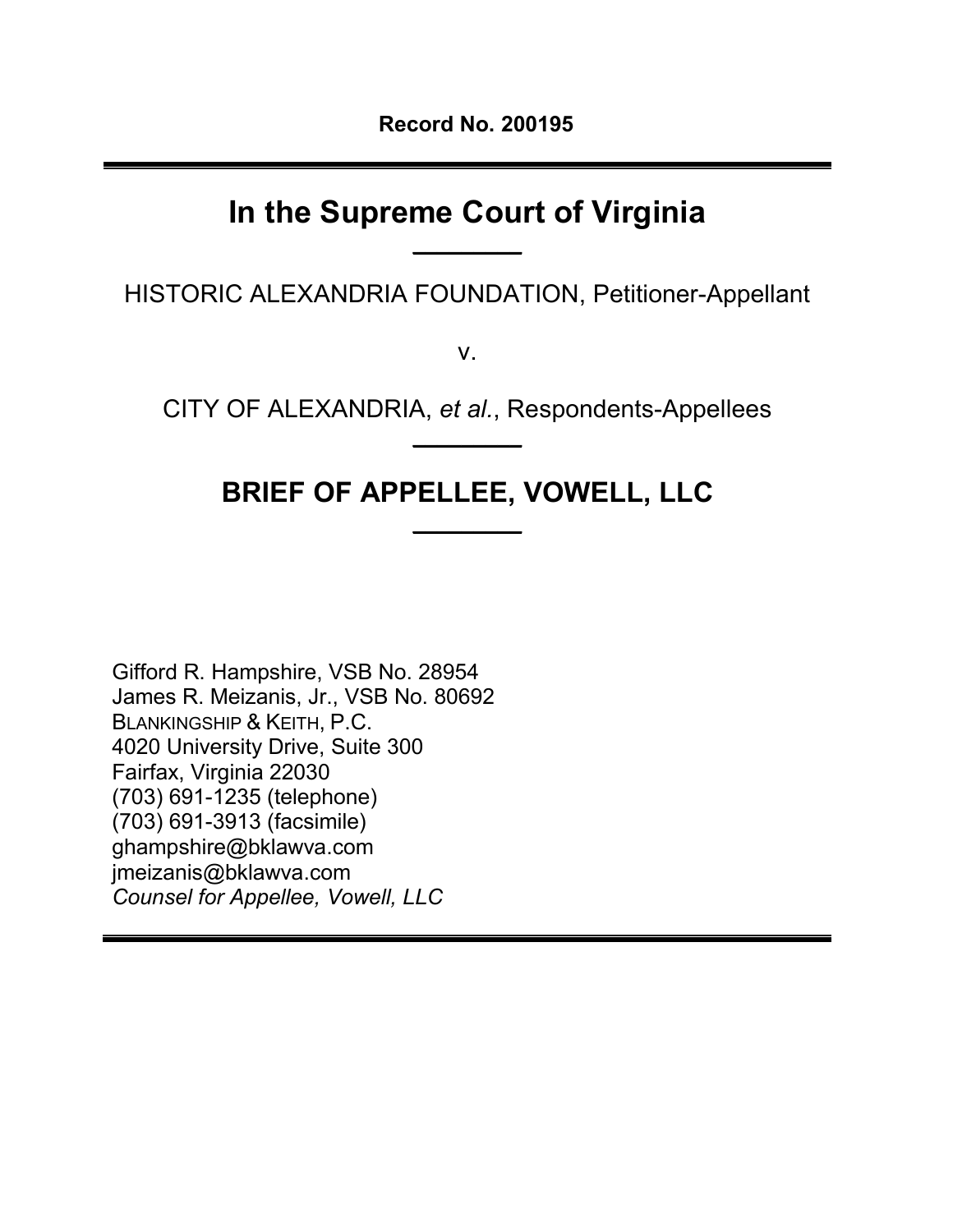# **TABLE OF CONTENTS**

<span id="page-1-0"></span>

| L.                                                                                                                                                                                                  |
|-----------------------------------------------------------------------------------------------------------------------------------------------------------------------------------------------------|
| II. I                                                                                                                                                                                               |
| III.                                                                                                                                                                                                |
|                                                                                                                                                                                                     |
|                                                                                                                                                                                                     |
| C. The Appellant's arguments beyond the scope of the Assignments of                                                                                                                                 |
| D. The Circuit Court was correct that the Petitioners lacked standing to                                                                                                                            |
| 1. Clear legislative intent defeats statutory standing8                                                                                                                                             |
| 2. HAF's ownership in a zoning district is the anthesis of particularized                                                                                                                           |
| E. The Circuit Court was correct in finding that the Open-Space Land Act<br>was not relevant to the decisions of BAR and City Council.  17                                                          |
| 1. There was no conflict or inconsistency between State and local law.                                                                                                                              |
| 2. There could be no diversion or conversion of open-space land<br>because the grantee previously approved the renovation according to<br>the terms of the Easement that defined open-space land 19 |
| 3. Under Dillon's Rule of strict construction, BAR and City Council<br>were not empowered to consider the Open-Space Land Act or the                                                                |
| 4. VDHR approval of the same work authorized by the BAR undercuts<br>the claim that judicial review is necessary to prevent loss of historic                                                        |
| IV.                                                                                                                                                                                                 |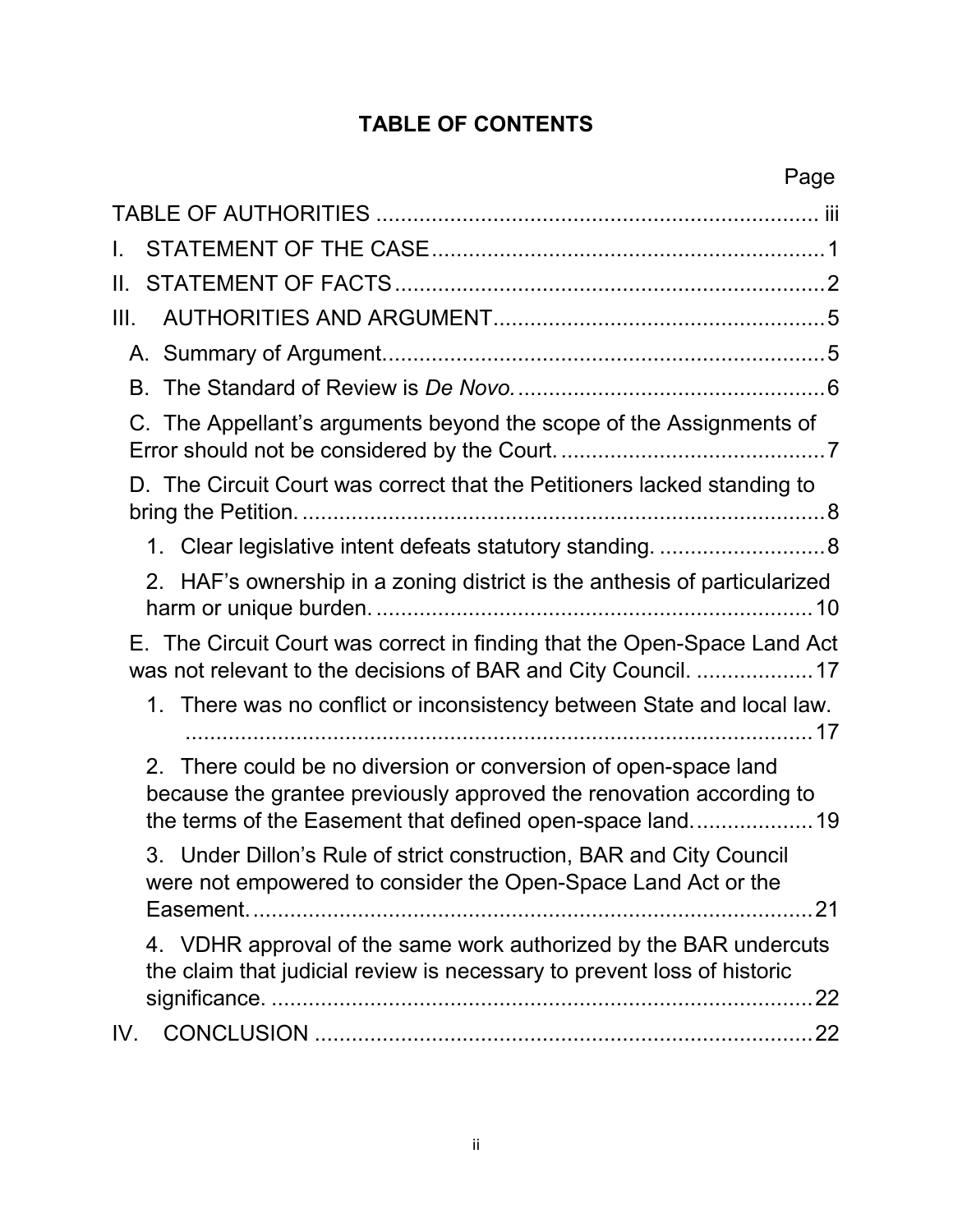# **TABLE OF AUTHORITIES**

# **Cases**

| Barr v. Town & Country Properties, Inc., 240 Va. 292, 295, 396 S.E. 2d<br>. 9                                |  |
|--------------------------------------------------------------------------------------------------------------|--|
| City Council of Alexandria v. Potomac Greens Assocs. P'ship, 245 Va. 371,<br>378, 345 S.E.2d 225, 228 (1993) |  |
| City of Richmond v. Confrere Club of Richmond, Virginia, Inc, 239 Va. 77,                                    |  |
| Commonwealth v. County Board of Arlington County, 217 Va. 558, 577,<br>232 S.E.2d 30, 42 (1977)<br>22        |  |
| Cupp v. Board of Supervisors, 227 Va. 580, 318 S.E.2d 407 (1984) 15, 16                                      |  |
| Friends of the Rappahannock v. Caroline County Bd. of Supervisors, 286<br>Va. 38 (2013)                      |  |
| Harris v. Kreutzer, 271 Va. 188, 196, 624 S.E.2d 24, 28 (2006) 6                                             |  |
| Howell v. McAuliffe, 292 Va. 320, 788 S.E.2d 706 (2016)14                                                    |  |
| Payne v. City of Charlottesville, 2017 WL 11462042 (2017) 16                                                 |  |
| Phillip Morris USA v. Chesapeake Bay Found., Inc., 273 Va. 564, 643 S.E.<br>2d 219 (2007)<br>……16            |  |
| Reston Hosp. Center, LLC v. Remley, 59 Va. App. 96, 107-109 (Va. Ct.<br>App. 2011)<br>.9                     |  |
| Riverview Farms Assocs. Va. Gen. P'ship v. Board of Supervisors, 259 Va.                                     |  |
| Taylor v. Northam, Case No. CL 20-3339 (Richmond Cir. Ct. August 3,<br>2020)<br>……16                         |  |
| Virginia Beach Beautification Comm'n v. Board of Zoning Appeals, 231 Va.                                     |  |
| Westlake Properties, Inc. v. Westlake Property Owners Ass'n, 273 Va. 107,                                    |  |
|                                                                                                              |  |
|                                                                                                              |  |

# **Statutes**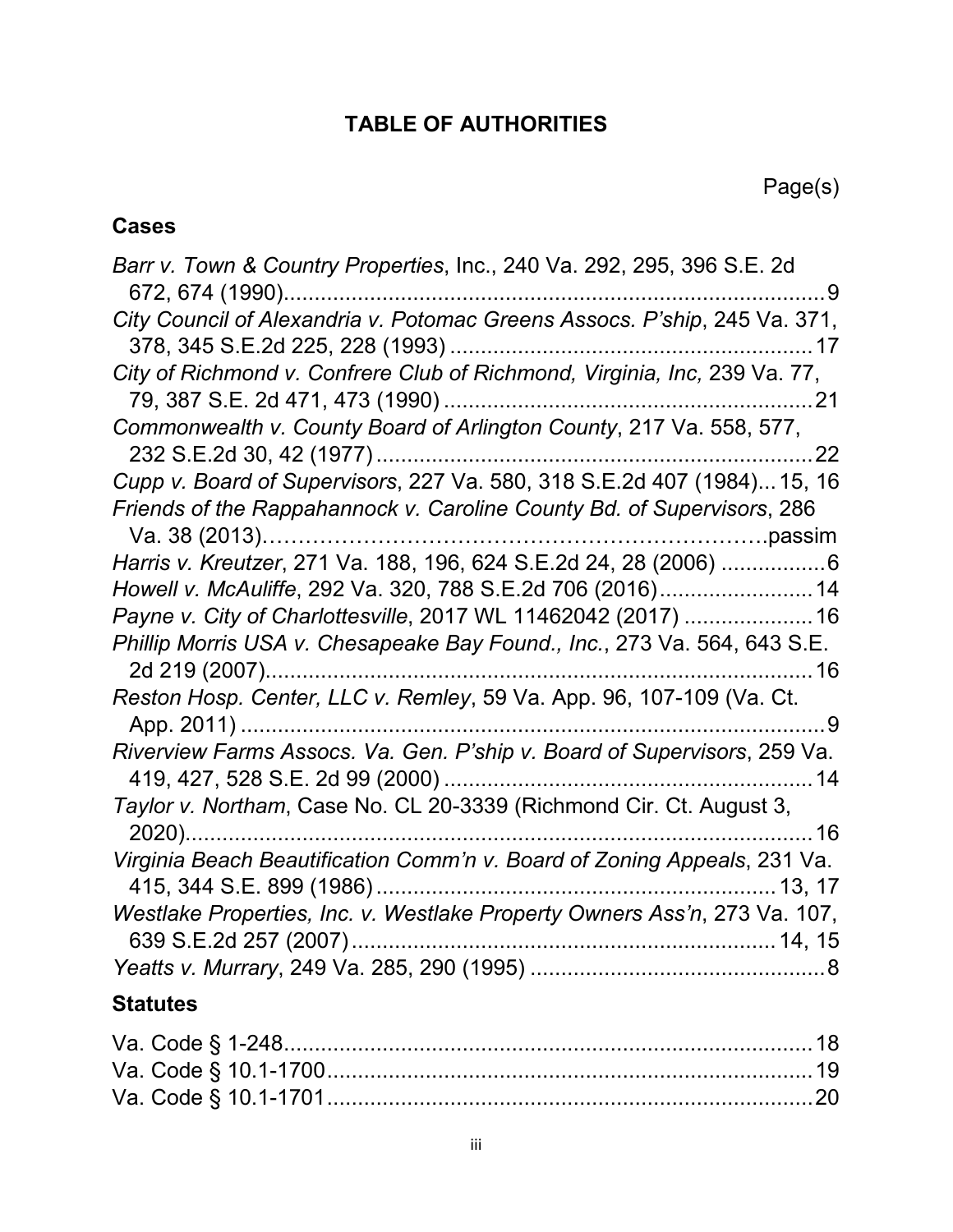| <b>Other Authorities</b> |  |
|--------------------------|--|

| the contract of the contract of the contract of the contract of the contract of |  |
|---------------------------------------------------------------------------------|--|
|                                                                                 |  |
|                                                                                 |  |
|                                                                                 |  |

# **Rules**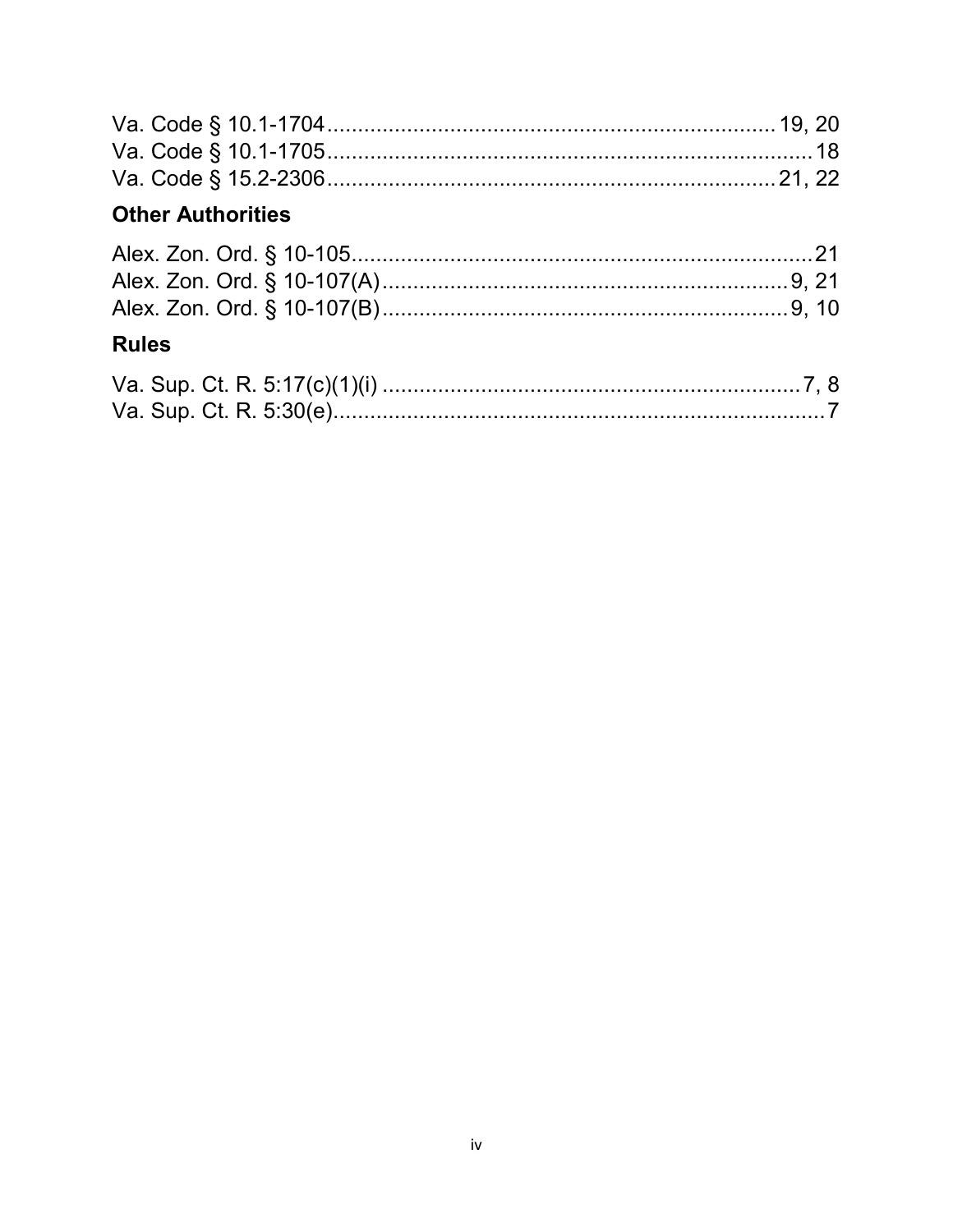Appellee, Vowell, LLC ("Vowell") submits this brief in response to the Opening Brief filed by the Appellant, Historic Alexandria Foundation ("HAF"), and the amicus briefs filed by Preservation Virginia, *et al.*, Hugo L. Black Law Clerks ("Law Clerks"), Roger K. Newman, and Josephine P. Hallam.

#### **I. STATEMENT OF THE CASE**

Vowell disagrees with HAF's statement of the case.

HAF, Yvonne Weight Callahan and Gail C. Rothrock, filed a petition in the Circuit Court of the City of Alexandria ("Circuit Court") on June 13, 2019 (the "Petition") challenging a decision by the Alexandria City Council (the "City Council") upholding Board of Architectural Review ("BAR") approval of Vowell's demolition and addition applications (collectively, the "Applications") for Vowell's property at 619 South Lee Street, Alexandria, Virginia 22314 (the "Vowell Property"). (JA 1-112).

The Vowell Property is located within a zoning ordinance district known as "The Old and Historic District". HAF seeks to overturn the October 23, 2019 Circuit Court ruling sustaining the demurrers of the Appellees Vowell and City Council. The Circuit Court found that: (1) HAF does not have standing because it has failed to demonstrate particularized harm to some personal or property right, legal or equitable, or imposition of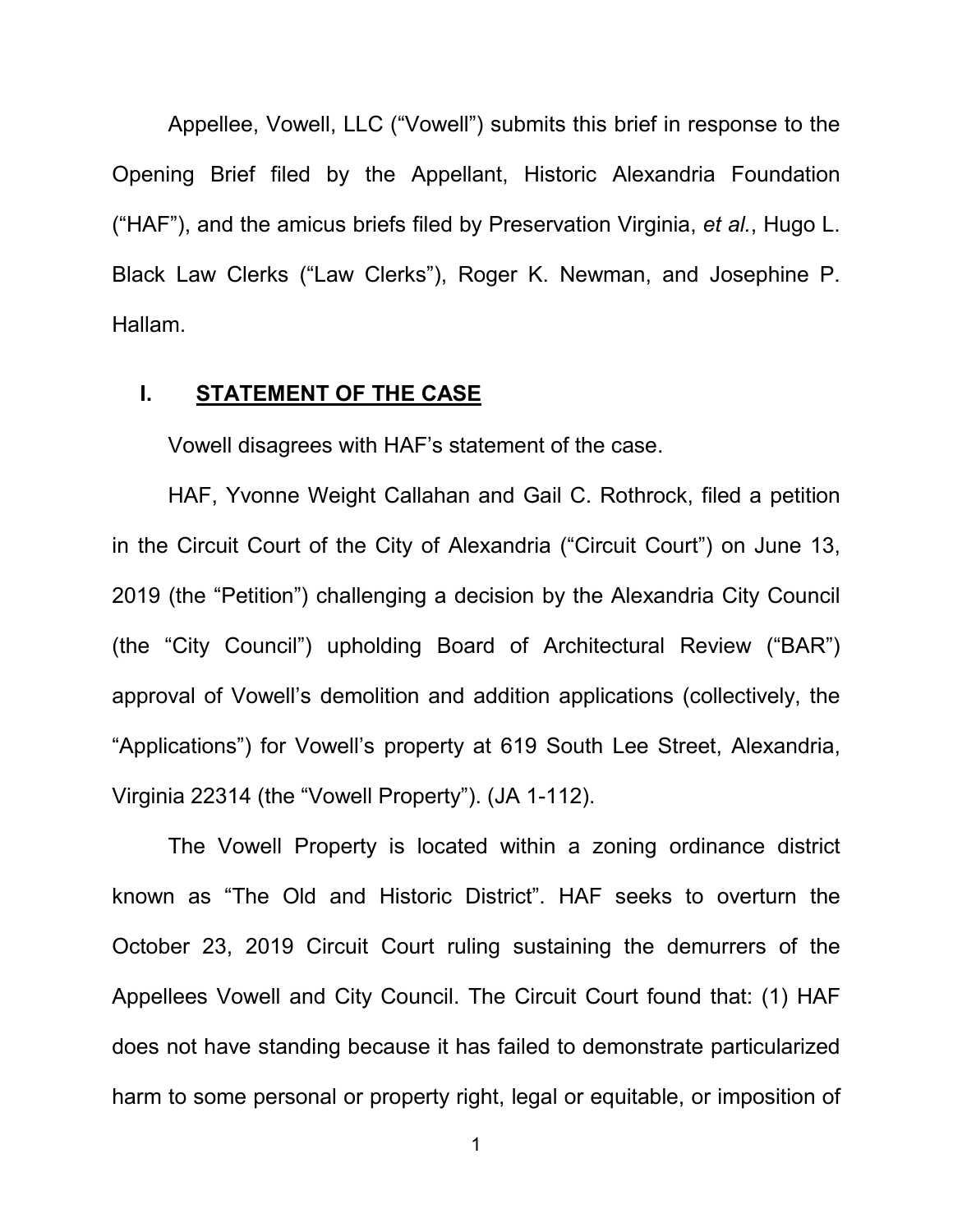a burden or obligation upon it different from that which would be suffered by the public at large and (2) even if HAF had standing, the Petition fails to state a claim upon which relief can be granted. (JA 269-272). The Circuit Court reached its decision after having considered all the pleadings, oral and written arguments of counsel, and the relevant legal authority. (JA 274).

#### **II. STATEMENT OF FACTS**

HAF and others filed the Petition pursuant to Section 10-107(B) of the City of Alexandria Zoning Ordinance ("Zoning Ordinance"). (JA 1-112). HAF alleged that it has granted and received easements on separate properties and that it is "therefore vitally interested in the proper administration of the Open Space Land Act and the protections for historic properties provided by the City of Alexandria Zoning Ordinance." (JA 3). HAF also alleged that it awarded a plaque to the Vowell Property in October 1965 as part of a building survey and that it helped to fund work that resulted in the Vowell Property being included in another survey. (JA 4).

The open space easement at issue (the "Easement") was conveyed to the Virginia Historic Landmarks Commission in 1969 with a Deed of Correction in 1973 that allowed maintenance of a tennis court and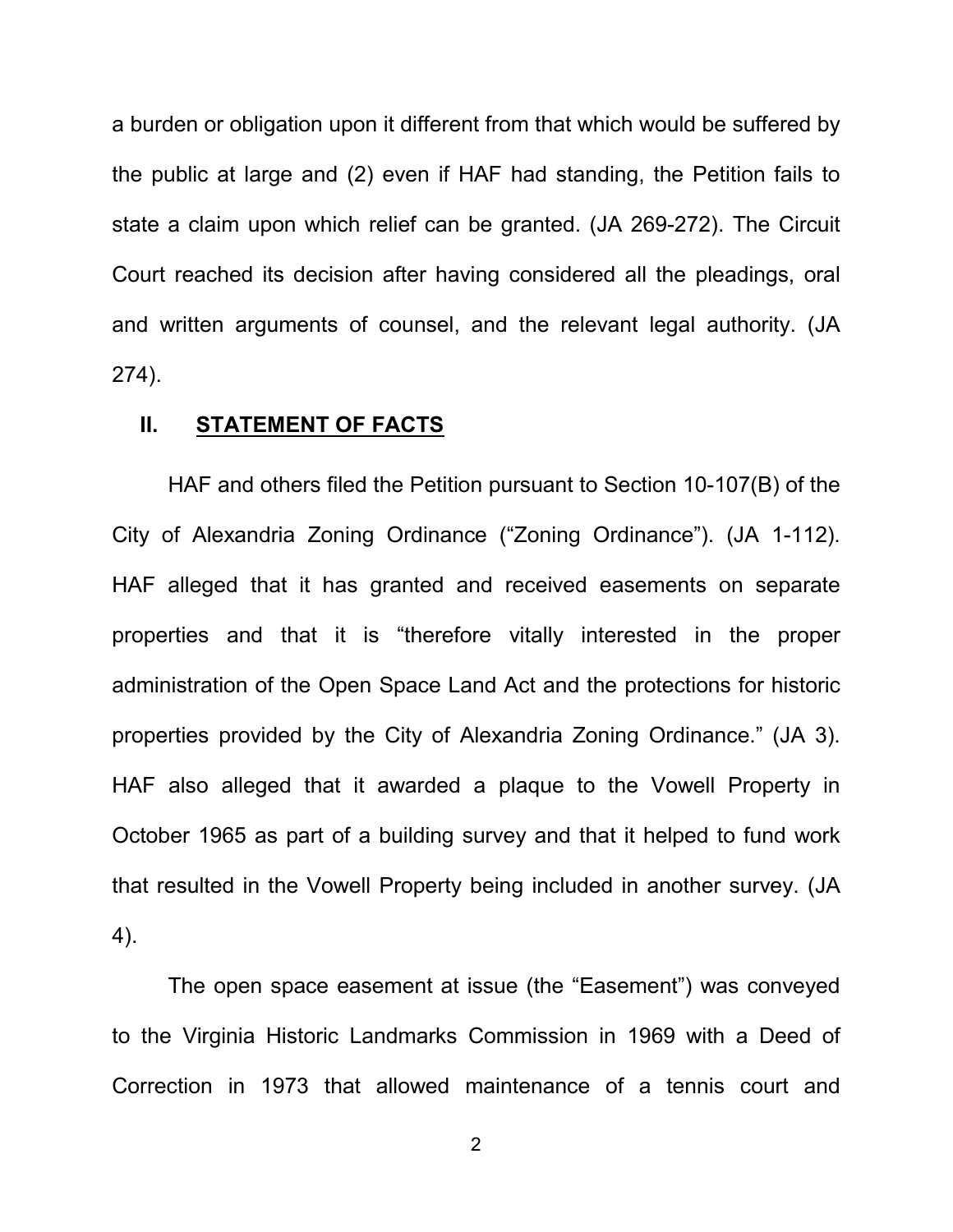construction of other facilities. (JA 5, 17, 70-71 & n. 6). The Easement recites the Open-Space Land Act and explicitly provides that "structural changes, alterations, additions or improvements" may be made to the "manor house" with "prior written approval of Grantee". (JA 19). The Easement states the same with respect to renovation or construction of other structures. *Id*. The BAR is not a party to the Easement. The 1973 Deed of Correction preserved the option for structural changes, additions, or improvements with prior approval of the Grantee. (JA 5, 34-35).

City staff strongly recommended that Vowell obtain confirmation from the Grantee, prior to the BAR hearing, that the proposed scope of work complied with the terms of the Easement. (JA 34-35). Vowell did so and provided Staff with a copy of the written approval from the Virginia Department of Historic Resources ("VDHR").<sup>[1](#page-6-0)</sup>

The BAR first conducted a public hearing on the Applications on December 19, 2018 and voted to defer the matter for restudy. (JA 6-7). The BAR heard and approved the Applications on February 6, 2019. (JA 7). The BAR staff report noted that the Easement is administered by VDHR,

l

<span id="page-6-0"></span> $1$  The Virginia Department of Historic Resources is the successor to the Virginia Historic Landmarks Commission, the Grantee of the Easement. *Archives & Library Frequently Asked Questions*, Virginia Department of Historic Resources, [https://www.dhr.virginia.gov/archive/archives-library](https://www.dhr.virginia.gov/archive/archives-library-frequently-asked-questions/)[frequently-asked-questions/](https://www.dhr.virginia.gov/archive/archives-library-frequently-asked-questions/) (last visited Dec. 8, 2020).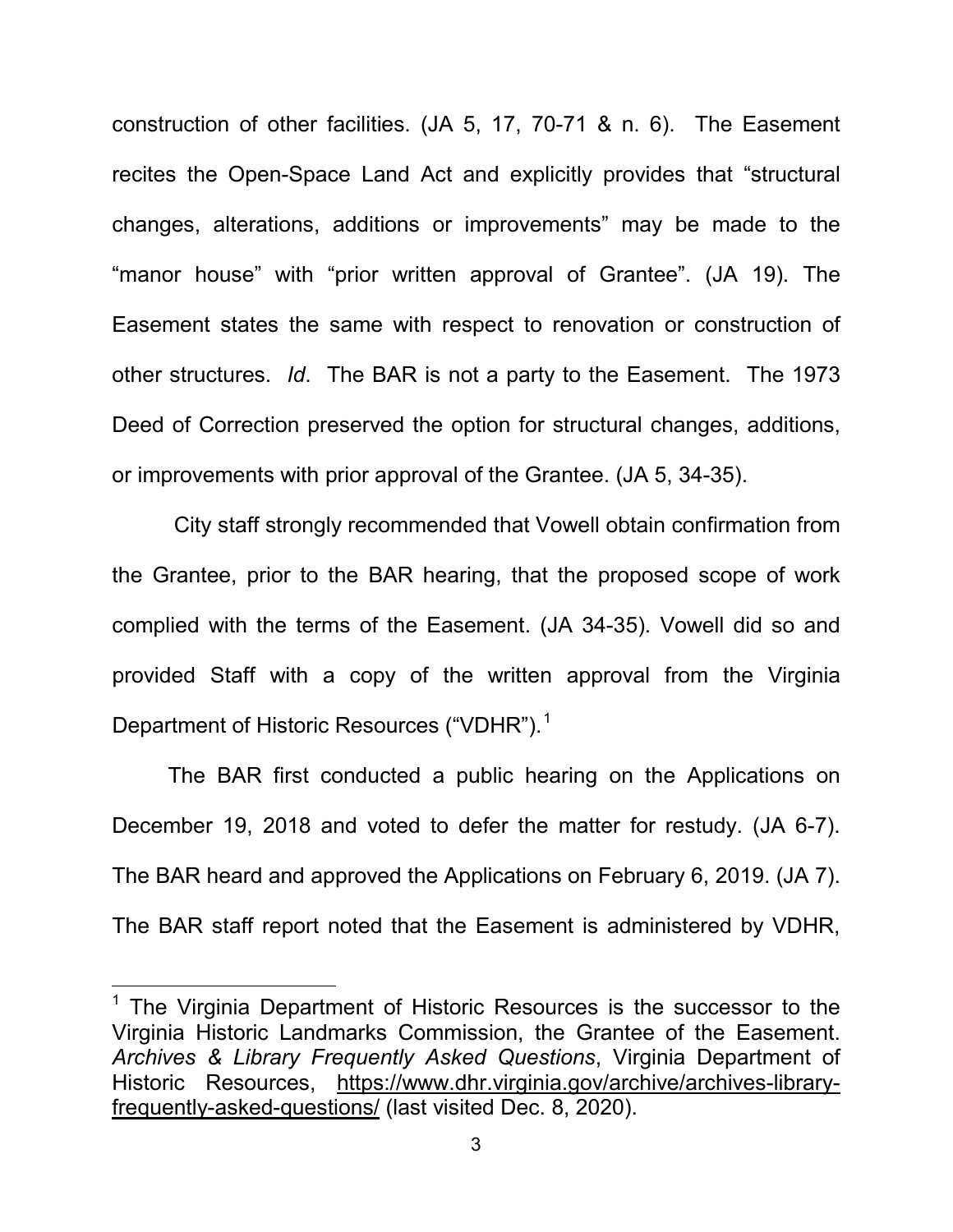that BAR has no authority to interpret or enforce the Easement, and that Vowell had provided the City with the VDHR letter confirming that the proposed work is consistent with the terms of the Easement. (JA 34-35).

The BAR approved the certificate for demolition/capsulation on findings about the curved hyphen wall's lack of architectural significance, its propensity to continue to cause maintenance issues and the preservation of the structure its removal would promote. (JA 110). The BAR approved the certificate of appropriateness for new construction, finding that "the scale, mass, location and design of the proposed additions to be appropriate for the historic setting and streetscape for the reasons set forth in the staff report" and subject to "Conditions of Approval" on construction methods and materials and imposing reporting and documentation requirements. *Id.* 

HAF and other property owners appealed the BAR's decision to the City Council. (JA 7). The staff report to City Council repeated advice to the BAR that compliance with the Easement is a separate process reviewed solely by VDHR and that Vowell had secured the VDHR letter of approval. (JA 106). City Council upheld the BAR's decision for the reasons in the staff report. (JA 7-8).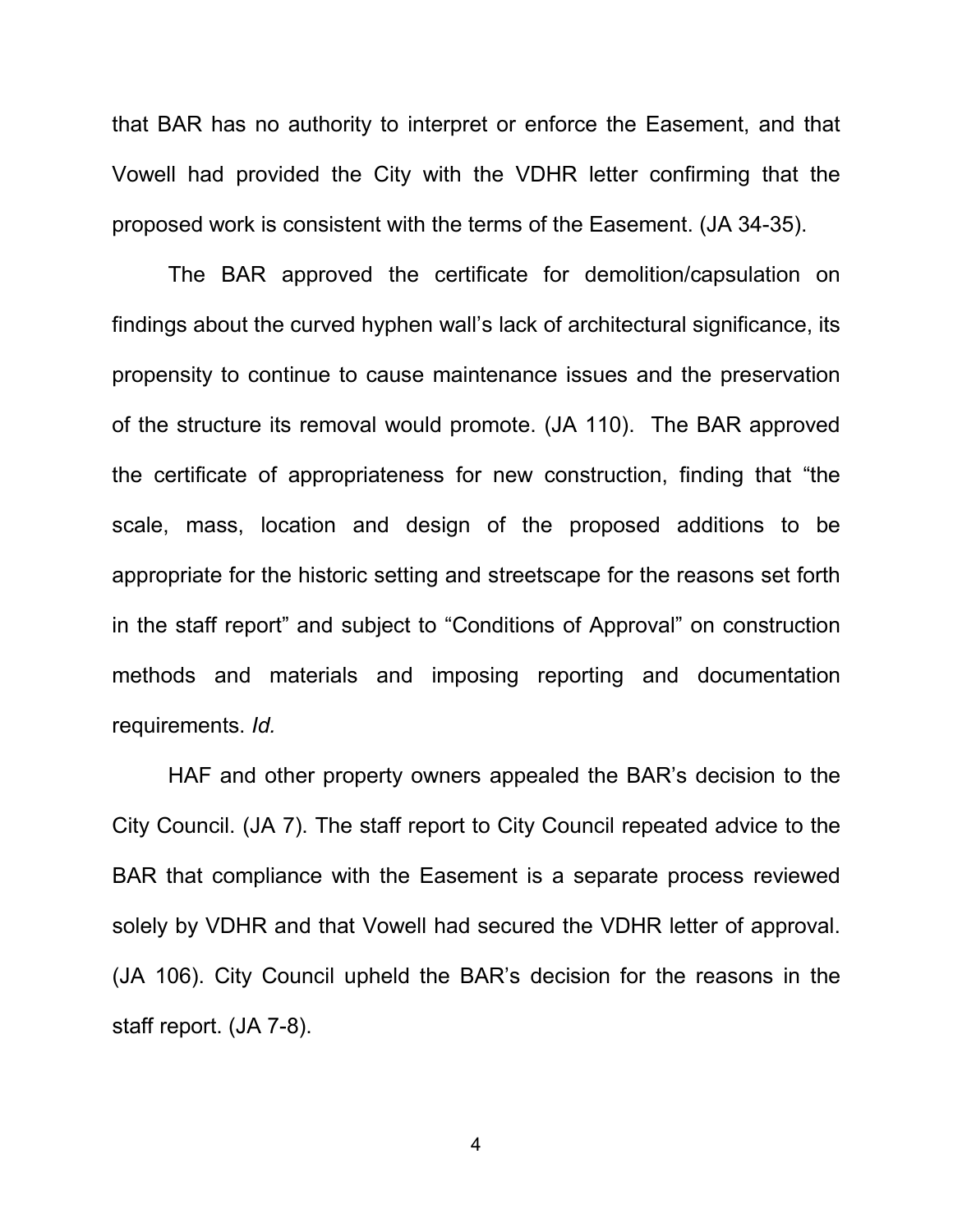HAF and others then filed the Petition. (JA 1-112). Vowell and the City Council filed demurrers and the City defendants filed a motion craving *oyer*. The parties filed briefs in support and opposition to these responsive pleadings. (JA 113-184). The Circuit Court heard argument on the demurrers on October [2](#page-8-0)3, 2019.<sup>2</sup> The Circuit Court sustained the demurrers and dismissed the Petition with prejudice. The Circuit Court entered its final order on November 7, 2019. HAF was the only petitioner to file a notice of appeal. It did so on November 25, 2019.

#### **III. AUTHORITIES AND ARGUMENT**

#### **A. Summary of Argument.**

<span id="page-8-0"></span>Several of HAF's arguments, and many of those of the Amici Curiae, are outside the scope of the Assignments of Error and cannot be considered. HAF's argument for statutory standing is in defiance of the plain language of the Zoning Ordinance that employs the word "aggrieved", and HAF failed to allege particularized harm to a personal or property right, or even how approval of the Applications lessened or harmed a heightened interest in historical preservation. HAF's argument that it enjoys a particular burden because it shares that burden with every other owner in the zoning district is illogical and, therefore, self-defeating. There is no<br>  $\frac{1}{2}$  The Circuit Court did not reach the Motion Craving Oyer because it sustained the Demurrers.

<sup>5</sup>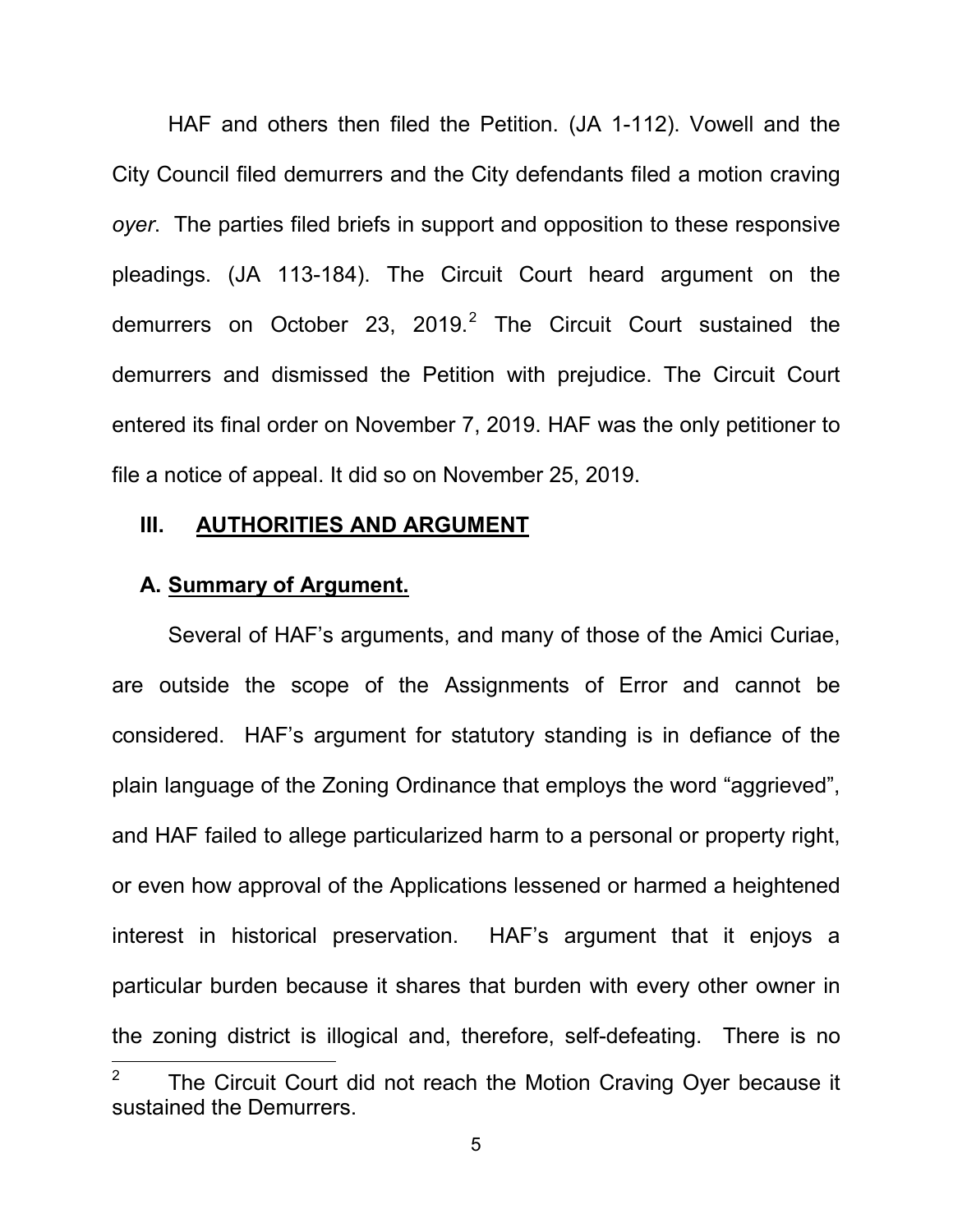inconsistency or conflict between the Zoning Ordinance and the Open-Space Land Act, rendering supremacy provisions inapposite. It was impossible for the BAR or City Council to convert or divert Open-Space Land because the very same work had already been approved under the terms of the Easement that defined Open-Space Land. Dillon's Rule of strict construction also prevented the BAR and City Council from considering the Open-Space Land Act under the enabling authority. The Law Clerks' claim that absence of judicial review would result in a loss of a historic resource is belied by VDHR approval of the same work as consistent with the historic character of the house, as was required by the terms of the Easement.

#### **B. The Standard of Review is** *De Novo.*

Whether the Circuit Court properly sustained the demurrers is a question of law reviewed *de novo*. *Harris v. Kreutzer*, 271 Va. 188, 196, 624 S.E.2d 24, 28 (2006). This Court, like the Circuit Court below, is confined to facts that are expressly alleged, impliedly alleged, and which can be inferred from the facts alleged. *Id.* (citing *Elliott v. Shore Stop, Inc.*, 238 Va. 237, 240, 384 S.E.2d 752, 753 (1989).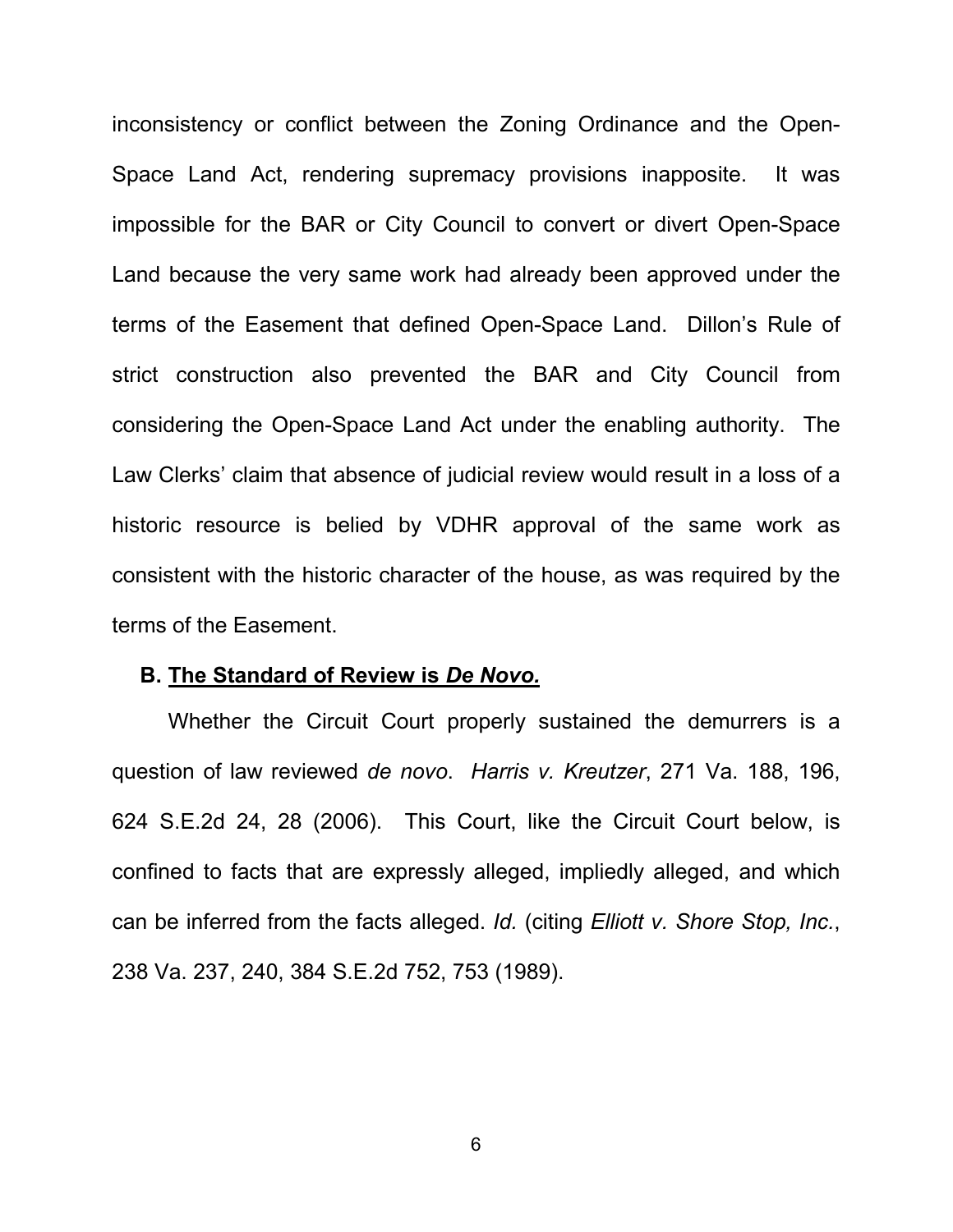#### **C. The Appellant's arguments beyond the scope of the Assignments of Error should not be considered by the Court.**

The Appellant's Opening Brief sets forth four arguments outside the two assignments of error that cannot considered by the Court, pursuant to Rule 5:17(c)(1)(i). These are that: (1) the City refused to acknowledge the Vowell Property as an historic landmark; (2) the Circuit Court allowed demolition based on criteria not allowed by the Zoning Ordinance; (3) the Circuit Court failed to address the City Council's reliance on non-public material; and (4) the Circuit Court abused its discretion by not granting leave to amend. Opening Brief pp. 25-30. The briefs of the *Amici Curiae*, that must also comply with the Rule 5:17(c)(1)(i) requirements applicable to HAF's Opening Brief<sup>[3](#page-10-0)</sup>, additionally set forth arguments outside the assignments of error. The *Amici Curiae* brief by the Law Clerks ("Law Clerk Brief"), for example, asserts grievances that are unrelated to HAF's two assignments of error, namely that: (1) the Circuit Court erroneously dismissed the case without leave to amend; (2) the Circuit Court disregarded or misapplied requirements of the City Code, including misapplication of the fairly debatable standard; and (3) that dismissal would end meaningful review under historic-preservation statutes. (Law Clerk Brief, pp. 19-30).

<span id="page-10-0"></span> $3$  Virginia Supreme Circuit Court Rule 5:30(e).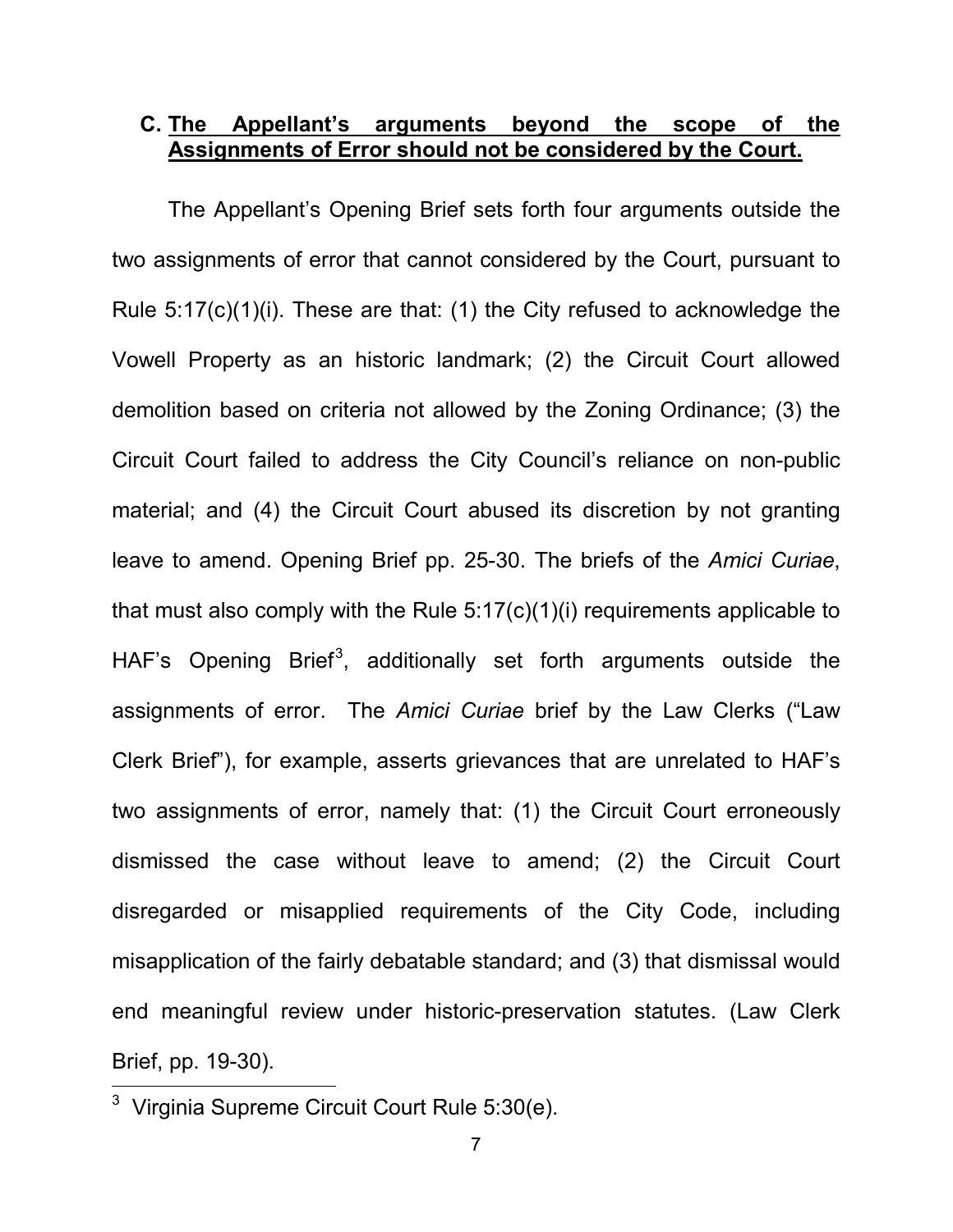This Court has viewed Rule 5:17(c)(1)(i) as mandatory for the good reason that the purpose of assignments of error is to point out the errors with reasonable certainty to direct the Court and opposing counsel to the points on which appellant intends to ask for a reversal of the judgment, and to limit discussion to these points. *Yeatts v. Murray*, 249 Va. 285, 290 (1995) (citing *Harlow v. Commonwealth*, 195 Va. 269, 271-72 (1953)). "Without such assignments, appellee would be unable to prepare an effective brief in opposition to the granting of an appeal, to determine the material portions of the record to designate for printing, to assure himself of the correctness of the record while it is in the clerk's office, or to file, in civil cases, assignments of cross-error."<sup>[4](#page-11-0)</sup> Neither this Court nor opposing counsel should have to respond to arguments by HAF and the Amici that are unrelated to the two assignments of error (i.e., standing and failure to consider the Open-Space Land Act).

### **D. The Circuit Court was correct that the Petitioners lacked standing to bring the Petition.**

#### **1. Clear legislative intent defeats statutory standing.**

HAF is wrong that the provisions of the City of Alexandria Zoning Ordinance establish statutory standing in Virginia to challenge a land use

l

<span id="page-11-0"></span><sup>4</sup> *Id.* Vowell did not object to HAF's failure to include full copies of the staff reports, with all attachments, in the Joint Appendix because the issue was not relevant to the Assignments of Error.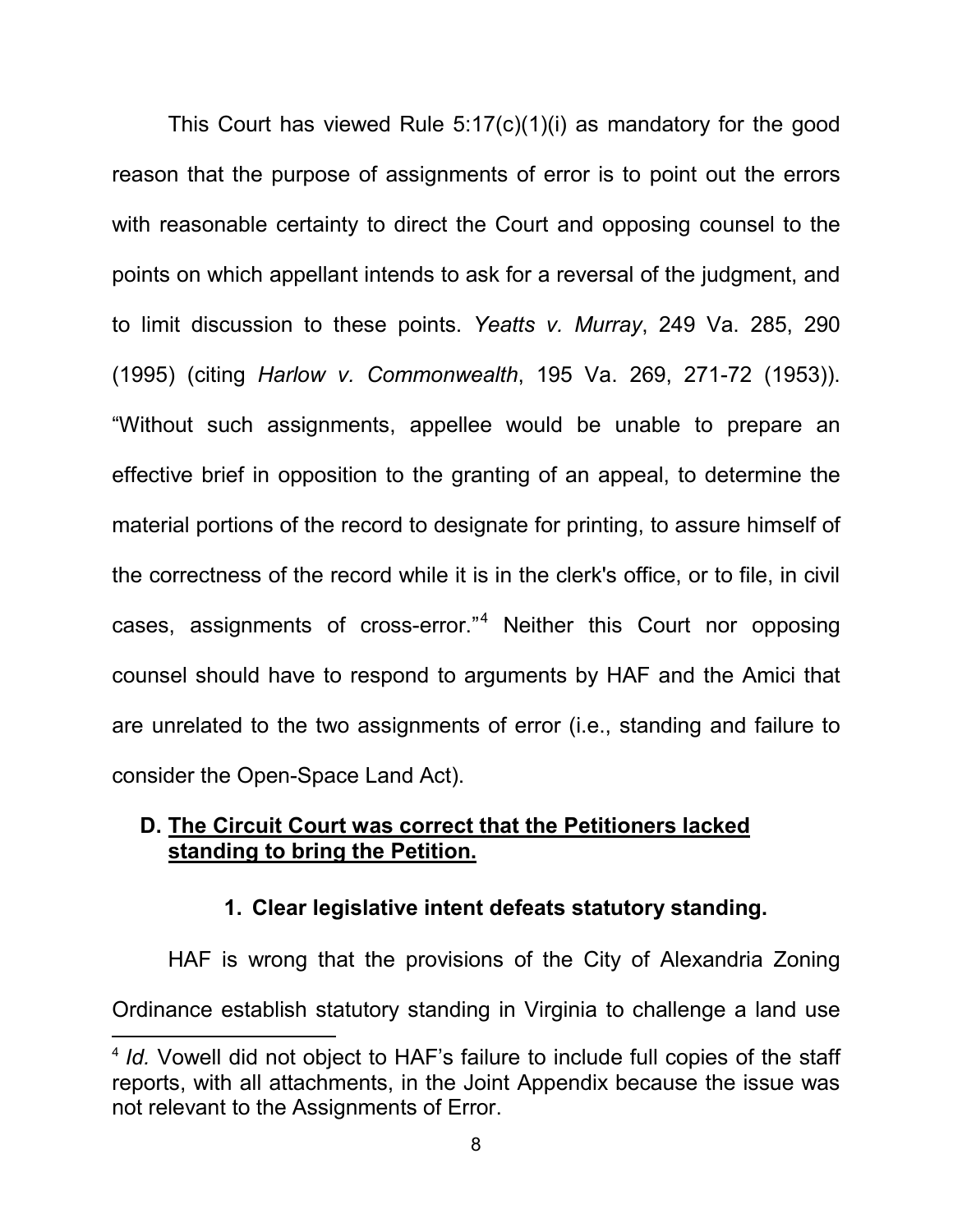decision regardless of proximity or particularized harm. The plain language of those provisions undercut HAF's argument that any citizen who appealed to the City Council from the BAR automatically has standing to petition the Circuit Court. One only has to compare the provisions of City of Alexandria Zoning Ordinance § 10-107(A) (appeal from BAR to the City Council) to those of § 10-107(B) (appeal from the City Council to Circuit Court). Section 10-107(A) only requires a petition signed by the city manager or at least 25 persons owning real estate within the Old and Historic Alexandria District. It does not use the term "aggrieved". Section 10-107(B), by contrast, requires that an applicant or any of the petitioners be aggrieved.

 A Circuit Court must assume that the legislative body chose the words it used with care and is bound by those words in interpreting the statute or ordinance. *Barr v. Town & Country Properties*, Inc., 240 Va. 292, 295, 396 S.E. 2d 672, 674 (1990). "Courts are not permitted to rewrite statutes. This is a legislative function. The manifest intention of the legislature, clearly disclosed by its language, must be applied. There can be no departure from the words used where the intention is clear." *Id.* (citing *Anderson v. Commonwealth*, 182 Va. 560, 566, 29 S.E. 2d 838, 841 (1944). *See also Reston Hosp. Center, LLC v. Remley*, 59 Va. App. 96,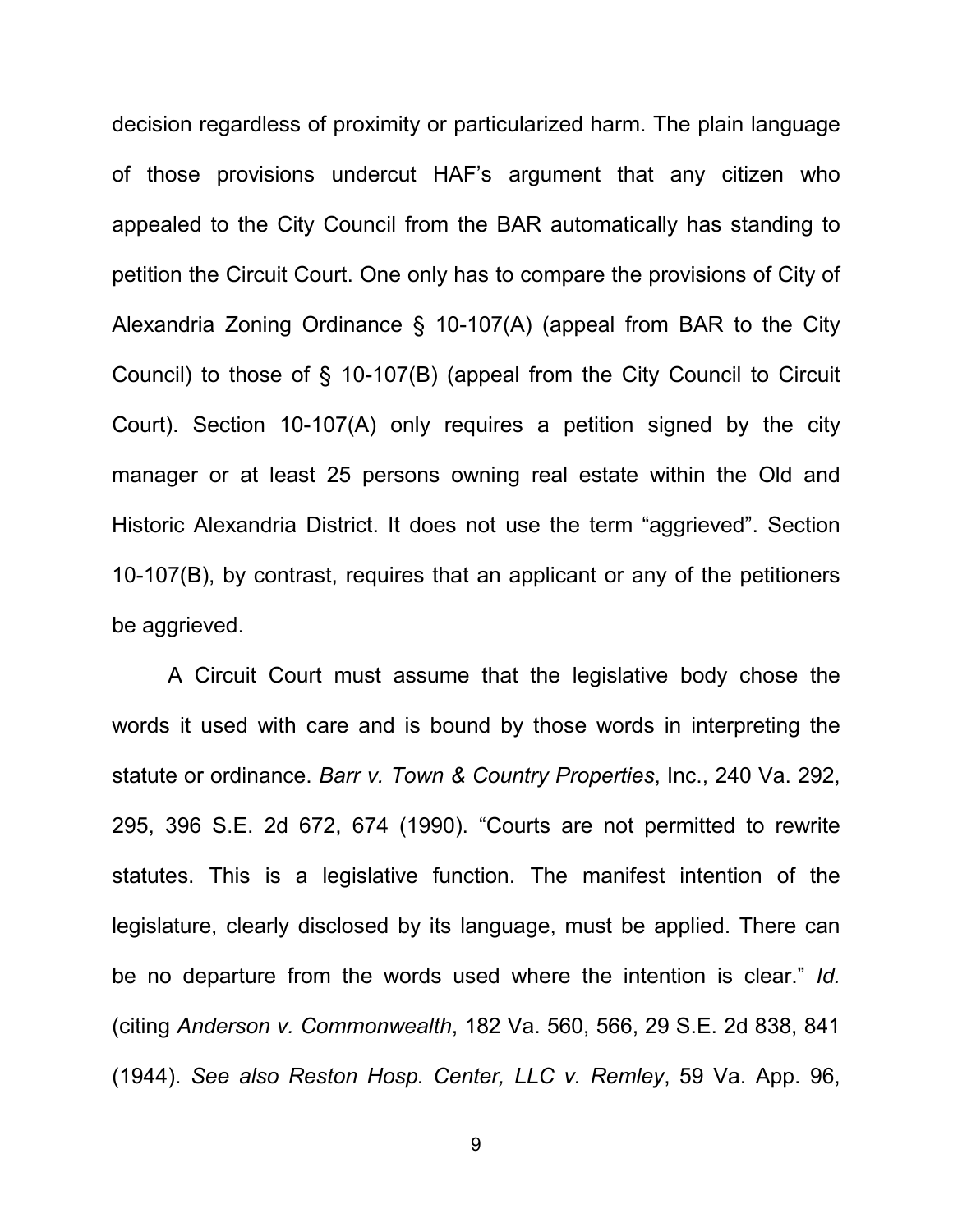107-109 (Va. Ct. App. 2011). (Circuit Courts presume that the legislature is aware of, and acquiesces to, our cases interpreting its enactments). HAF's argument for statutory standing fails because it requires one to ignore the legislature's careful choice to insert the word "aggrieved" in § 10-107(B).

#### **2. HAF's ownership in a zoning district is the anthesis of particularized harm or unique burden.**

The legislative choice of the word "aggrieved" was thus based on jurisprudence of this Court, most recently applied by this Court in *Friends of the Rappahannock v. Caroline County Bd. of Supervisors*, 286 Va. 38, 48 (2013). HAF concedes the importance of *Friends* in arguing that it met the two prong-test set forth by this precedent. HAF Brief, pp. 16-19. There, the circuit court sustained a demurrer to a suit brought pursuant to Virginia Code § 15.2-2285(F) by neighbors of a proposed sand and gravel mining operation, and by a conservation group, challenging the issuance of a special use permit for that operation. In upholding the demurrer, this Court set forth a two-step test to establish standing for third parties challenging a land use decision. First, plaintiffs must own or occupy real property within or close to the property that is the subject of the land use decision. *Id.* Second, plaintiffs must "allege facts demonstrating a particularized harm to some personal or property right, legal or equitable, or imposition of a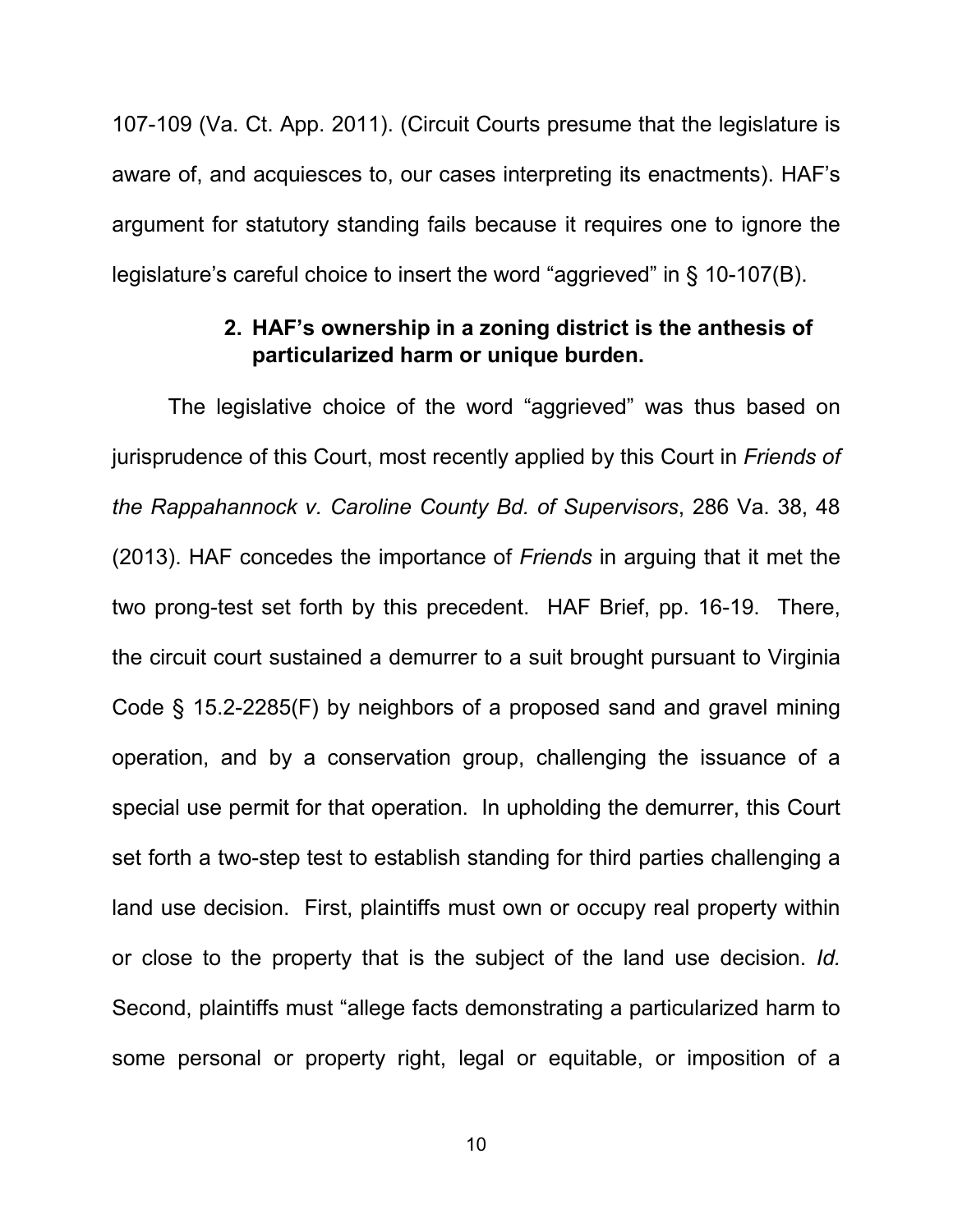burden or obligation upon the Plaintiffs different from that suffered by the public generally." *Id.* Even if the Petitioners can meet the first prong of this test – which Vowell does not concede – they cannot satisfy the second part of the test.

HAF argues mere ownership in the same "Old and Historic" zoning district as the Vowell Property is a unique burden sufficient to meet part two of *Friends*. HAF Brief at p. 18. HAF states an oxymoron in arguing that it enjoys a unique burden because it shares burdens of a zoning district with all other owners therein. The argument is at least self-contradictory because to share burdens of a zoning district with every other owner in the district is the anthesis of a unique burden. *Friends* requires a harm different in kind from other owners in the area.

The facts in *Friends* show how far afield mere ownership in a zoning district is to particularized harm or unique burdens*.* Complainants owned property close to a sand and gravel mining operation approved by the County Board of Supervisors. They brought a declaratory judgment action alleging that the operation would increase noise, dust, and traffic in a manner that would alter quiet enjoyment, harm recreational use of the river, and produce dust and particulate pollution that would impact the long-term health and well-being of their children, one of whom was asthmatic. *Id.* at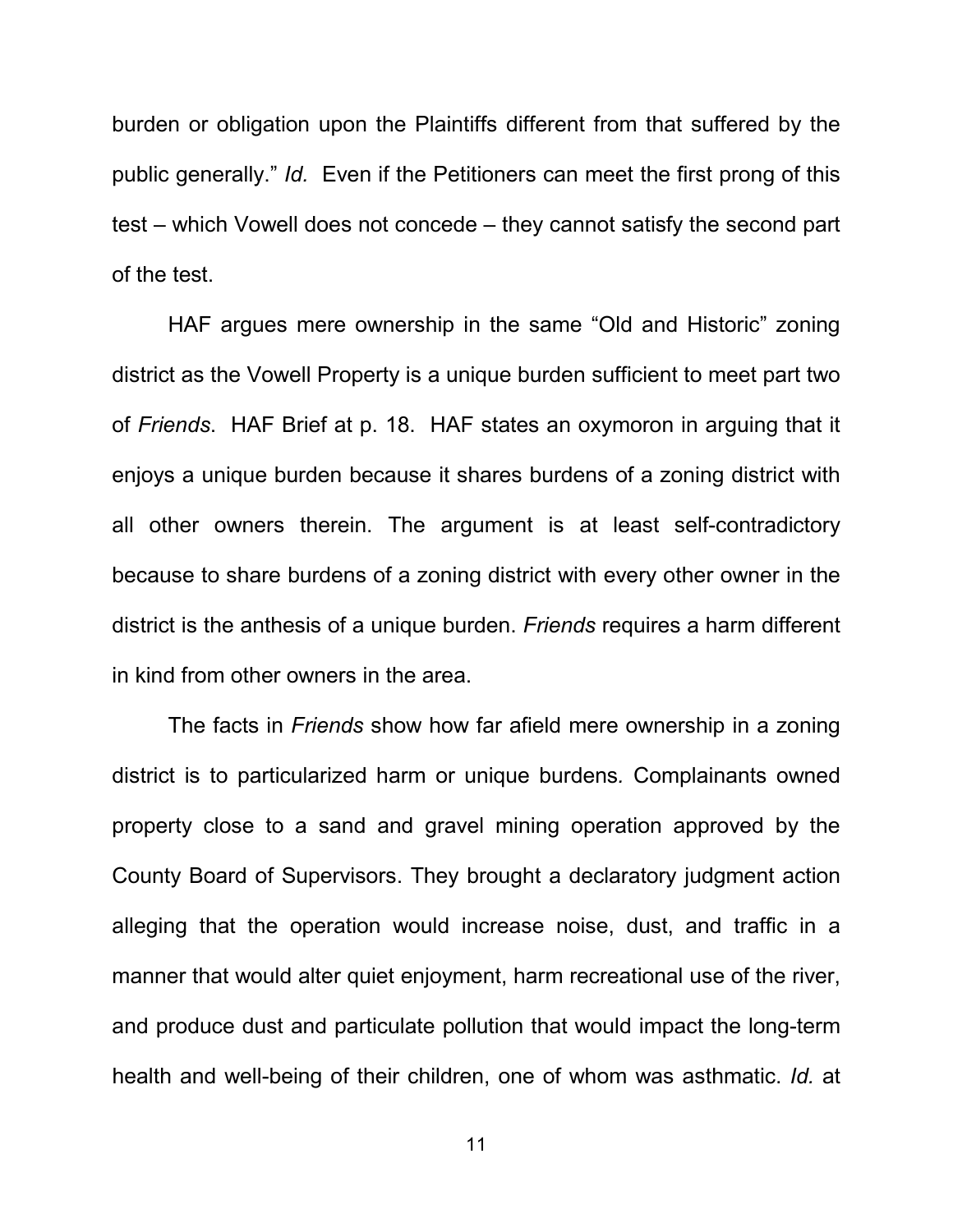43. The circuit court dismissed the complaint for lack of standing, finding that the complainants were not aggrieved parties.

This Court evaluated the facts pled by the complainants against the requirement of the second part of the test and concluded that "conclusory allegations as to possible harms" and the "general objections pled by the individual complainants present no factual background upon which an inference can be drawn that [the permit holder]'s particular use of the property would produce such harms and thus impact the complainants." *Id.*  at 49. (Emphasis in original). The Court noted that there were conditions associated with the permit that were designed to mitigate the impacts of the use, and the "individual complainants do not allege any facts to indicate that the conditions imposed by the permit would be inadequate to protect their property rights." *Id.* at 50. The Court found that it was insufficient to simply speculate that a harm will manifest, without pleading specific facts to support that claim. The Court affirmed the dismissal of the complaint for lack of standing, holding that the complainants had "failed to meet their burden of alleging the particularized harms required to survive a demurrer." *Id.*

HAF fails to allege even the conclusory allegations in *Friends*. Aside from stating shared burdens within the zoning district, HAF only alleges that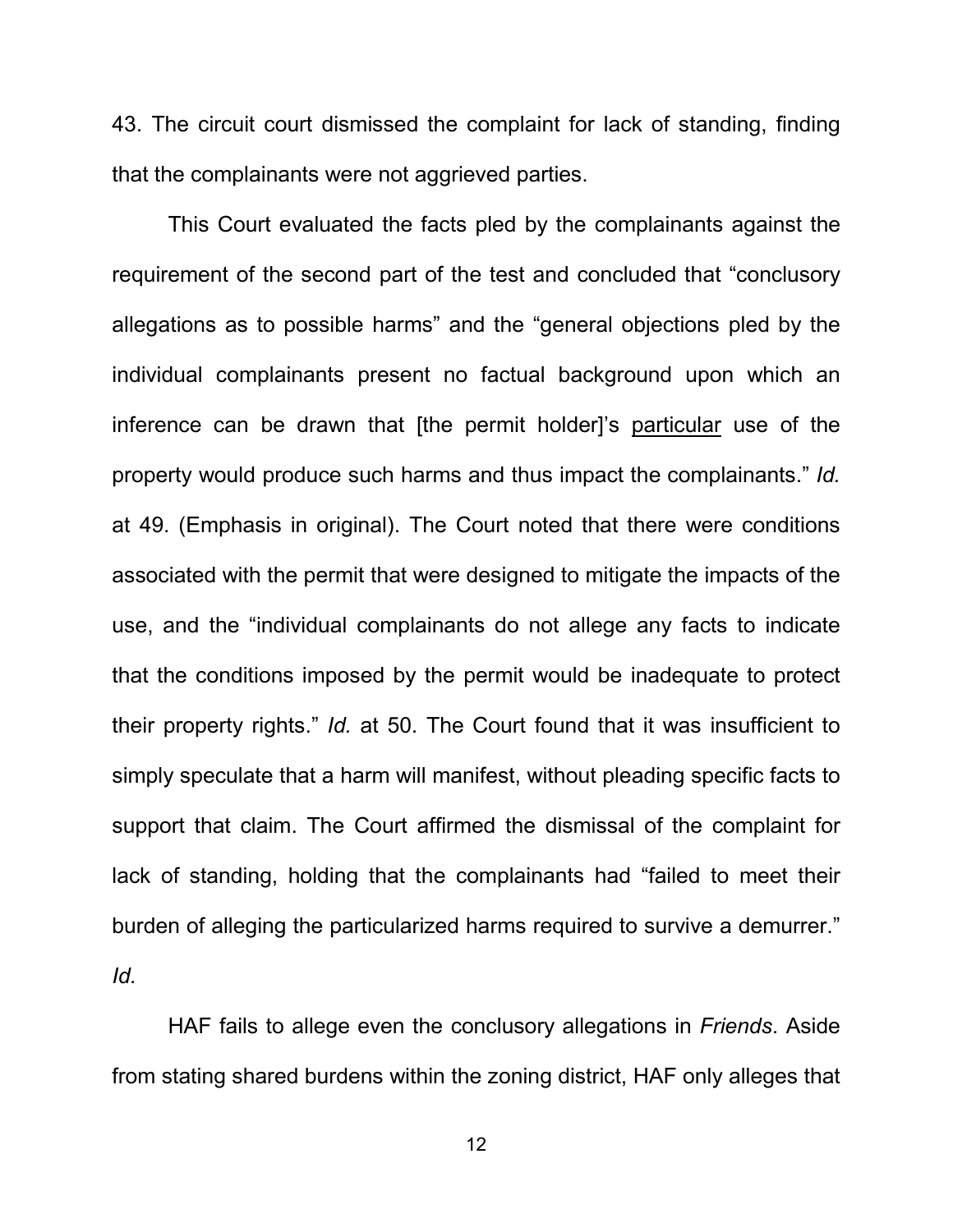it has granted and received Open-Space Land Act easements on other properties "and is therefore vitally interested in the proper administration of the Open Space Land Act and the protections for historic properties provided by the Alexandria Zoning Ordinance." (JA 3). That HAF is a grantor of Open- Space Land Act easements on *other properties* does not demonstrate how it is harmed by the approval of the Applications for *the Vowell Property* and HAF's alleged vital interest in proper administration of the Open-Space Land Act is the epitome of lack of standing as articulated by this Court in *Virginia Beach Beautification Comm'n v. Board of Zoning Appeals*, 231 Va. 415, 344 S.E. 899 (1986).

This Court there held that "it is not sufficient that the sole interest of the petitioner is to advance some perceived public right or to redress some anticipated public injury when the only wrong he has suffered is in common with other persons similarly situated." *Id.* at 419-20, 344 S.E. 2d at 902-03. While true that the Virginia Beach Beautification Commission did not allege ownership of property in Virginia Beach, HAF's alleged ownership of property and Open-Space Land Act easements elsewhere in the City of Alexandria does not state a personal property right that was harmed by approval of the Applications for the Vowell Property.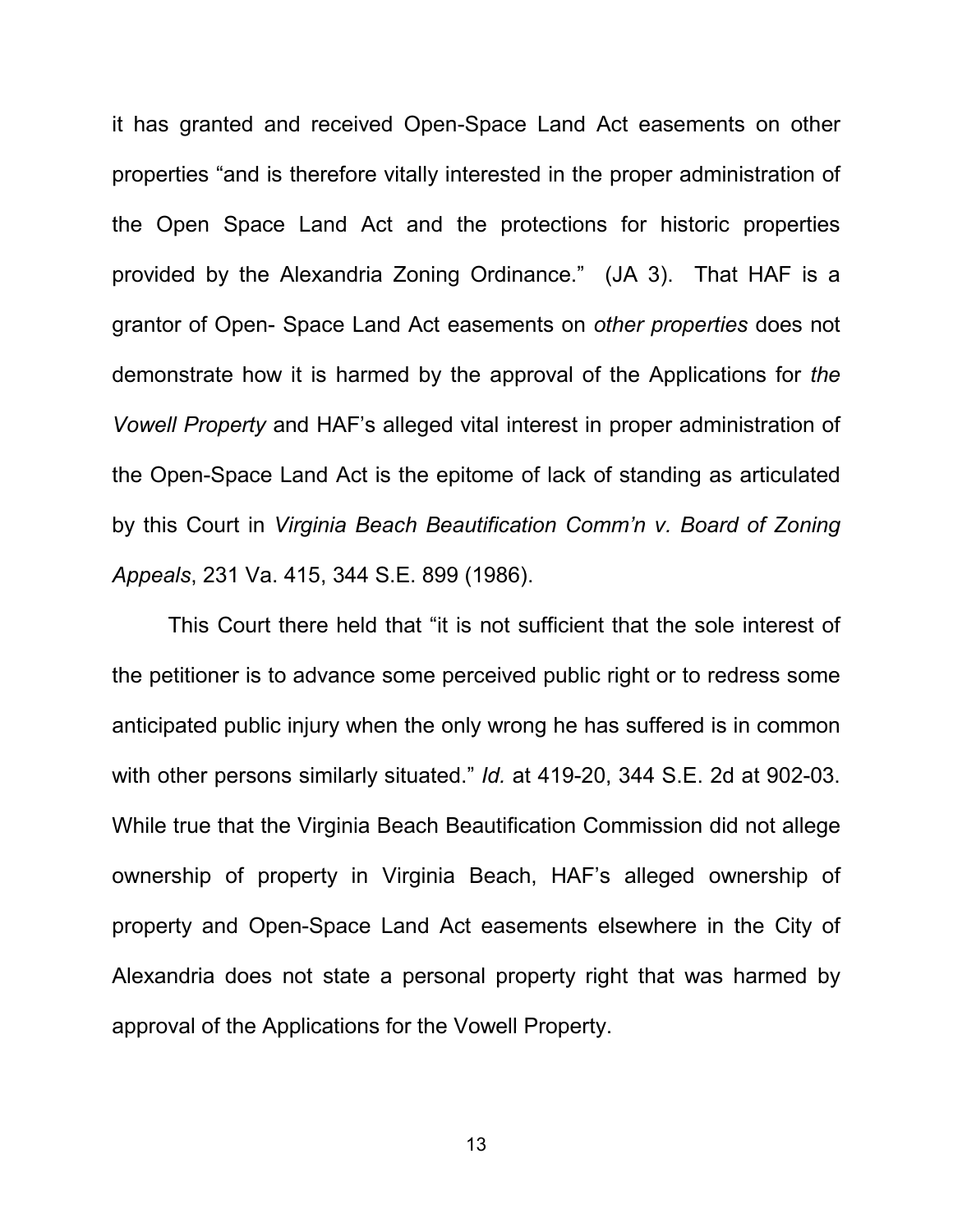HAF also argues that it has a heightened interest in proper enforcement of the Open-Space Land Act because it made a direct investment in the preservation of the Vowell Property by sponsoring research and awarding a plaque to the Vowell Property in 1965. Like the complainants in *Friends*, however, HAF failed to allege any facts that the conditions the BAR imposed on the certificate of appropriateness<sup>[5](#page-17-0)</sup> would be inadequate to protect these interests or how its heightened interest in historic preservation would be harmed by approval of the Applications. (JA 111).

HAF's failure to allege particularized harm is not saved by the cases cited by the Law Clerks. This Court found that the Plaintiffs in *Riverview Farms Assocs. Va. Gen. P'ship v. Board of Supervisors* stated a cause of action by alleging negative impact of off-site truck traffic on property owned by them independent of the impact on other owners. 259 Va. 419, 427, 528 S.E. 2d 99, 103-04. HAF alleges no impact on its property. This Court found standing in *Howell v. McAuliffe* in "the voting context" without further proof of particularized injury. 292 Va. 320, 332-33, 788 S.E.2d 706, 713. No such "voting context" is present in this case. And in *Westlake Properties, Inc. v. Westlake Property Owners Ass'n,* this Court found

 $\overline{\phantom{a}}$ 

<span id="page-17-0"></span> $^5$  JA 111.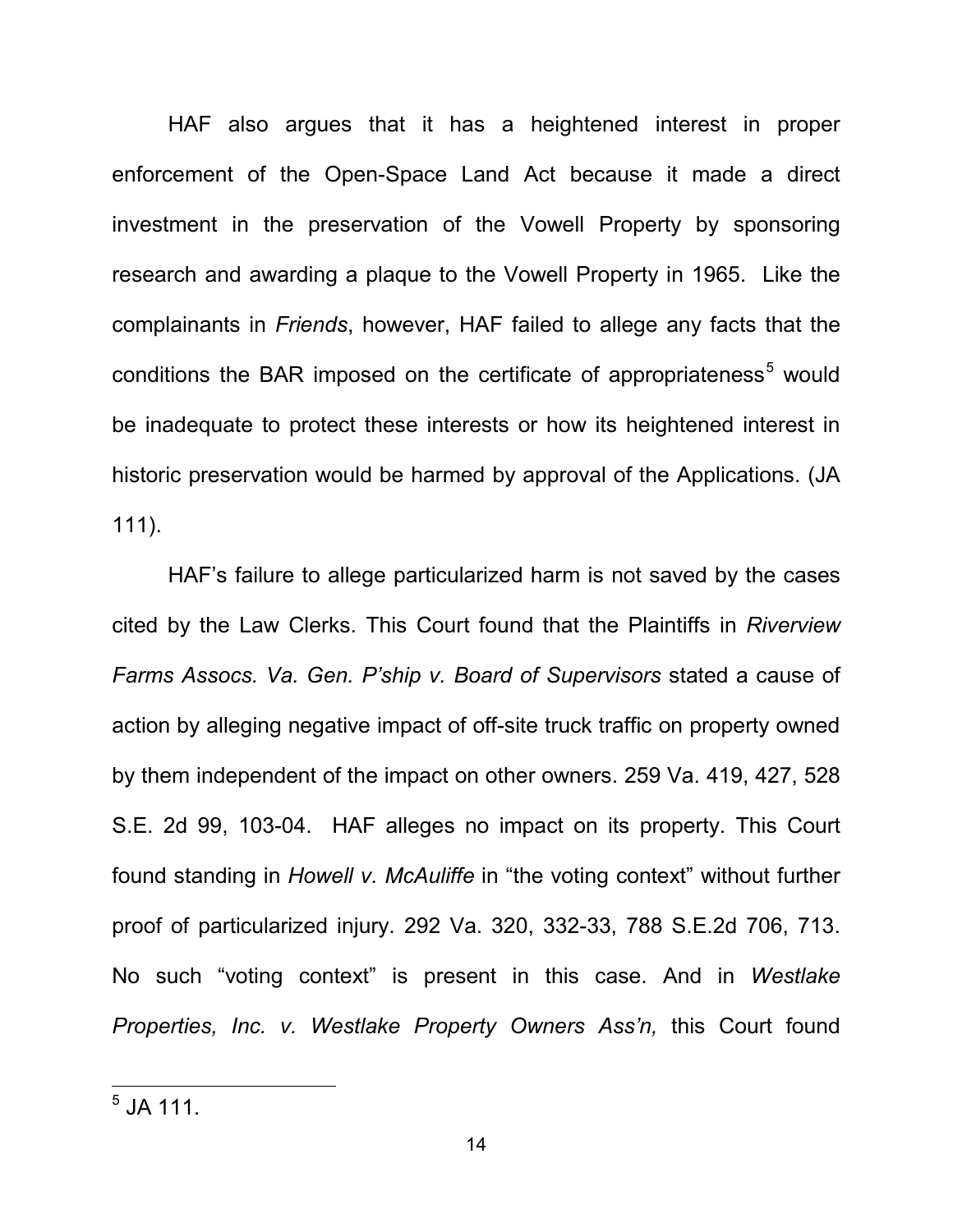standing based on the association's obligation to maintain and repair the entire septic system distinct from the responsibility of individual owners to maintain individual sewer lines. 273 Va. 107, 120-21, 639 S.E.2d 257, 264- 65 (2007). HAF alleges no responsibility to maintain any component of the Vowell Property.

This Court relied on the reasoning in *Cupp v. Board of* Supervisors in all of these cases that:

> [t]he concept of standing concerns itself with the characteristics of the person or entity who files suit. The point of standing is to ensure that the person who asserts a position has a substantial legal right to do so and that his rights will be affected by the disposition of the case.

227 Va. 580, 589, 318 S.E. 2d 407, 411 (1984). After noting that the Cupps owned the Wolf Trap Nursery and the land on which that business operated, this Court concluded that the Cupps "were directly affected by any condition that would require them to turn over a portion of their property to the County. In terms of personal stake, it is plain that if any party were in a position to challenge governmental activity affecting Wolf Trap Nursery and the Cupp property on Route 7, it would be the Cupps." 227 Va. 590, 318 S.E.2d at 412.

The circuit court cases cited by the Law Clerks are no different in finding standing based on alleged harm to pecuniary interests. As stated by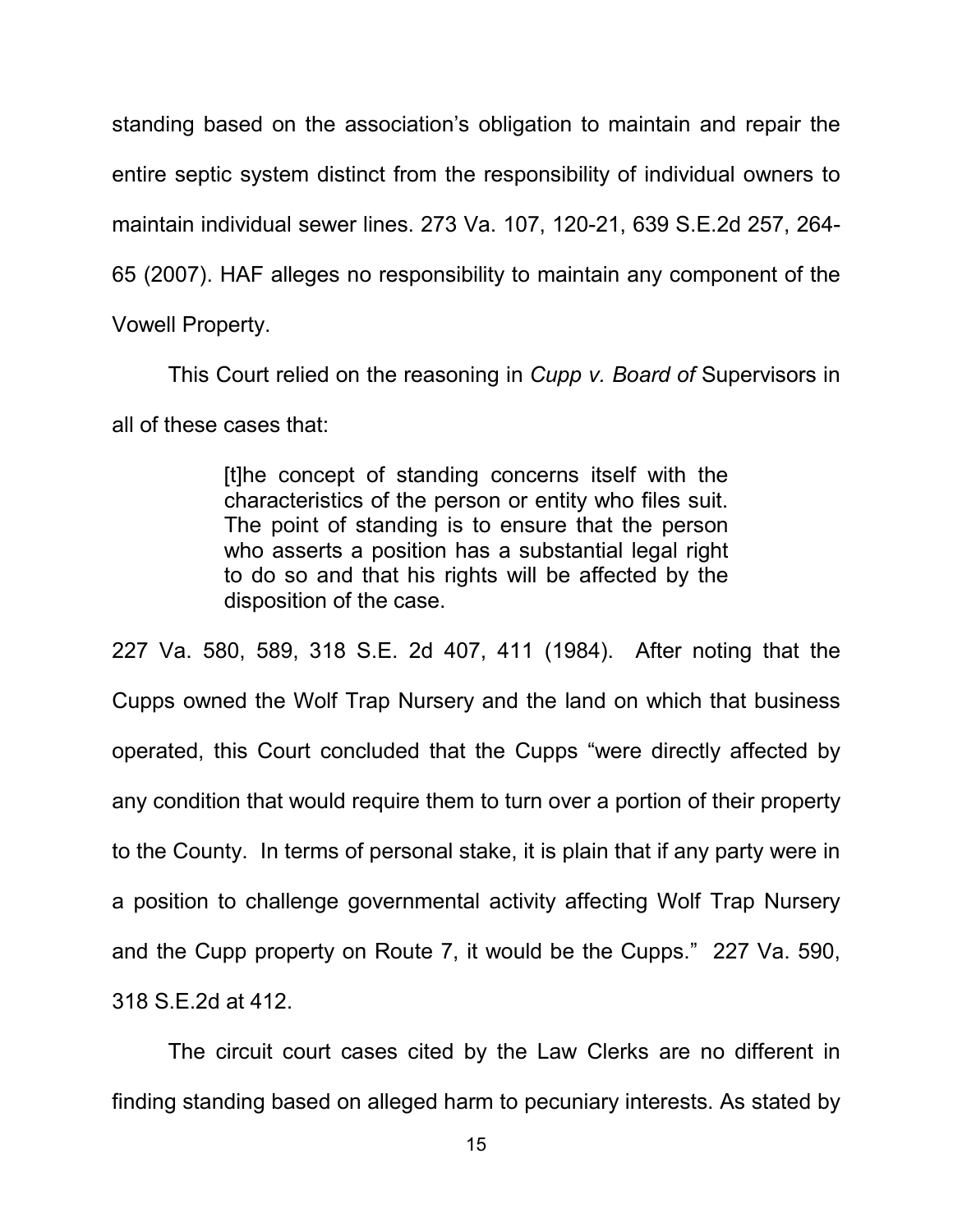the Law Clerks, the recent Richmond Circuit Court case of *Taylor v. Northam*, Case No. CL 20-3339 (August 3, 2020) cited *Cupp* in finding that "Plaintiff's interest in property values and the structuring of their neighborhood provide them with direct and pecuniary interests in the outcome of this litigation separate from those of the general public."

HAF has no standing to litigate in this case on public concerns about historical significance of the Vowell Property because it fails to allege impact upon a property right owned by it, or even how its heightened historical interest will be harmed by approval of the Applications. In the latter regard, HAF's Petition is very different from the allegations in *Phillip Morris USA v. Chesapeake Bay Found., Inc.* where this Court found that "plaintiffs adequately allege injury in fact when they aver that they used the affected area and are persons 'for whom the aesthetic and recreation values of the area will be lessened' by the challenged activity." 273 Va. 564, 643 S.E. 2d 219, 226 (2007). In the unpublished opinion of *Payne v. City of Charlottesville*, the court likewise emphasized that interest in aesthetic or recreational values is sufficient to demonstrate standing only if accompanied by allegations of individual harm and not just disagreement with the action of the governing body. 2017 WL 11462042 at \*7 (2017). HAF makes no such allegations of individual harm to its heightened interest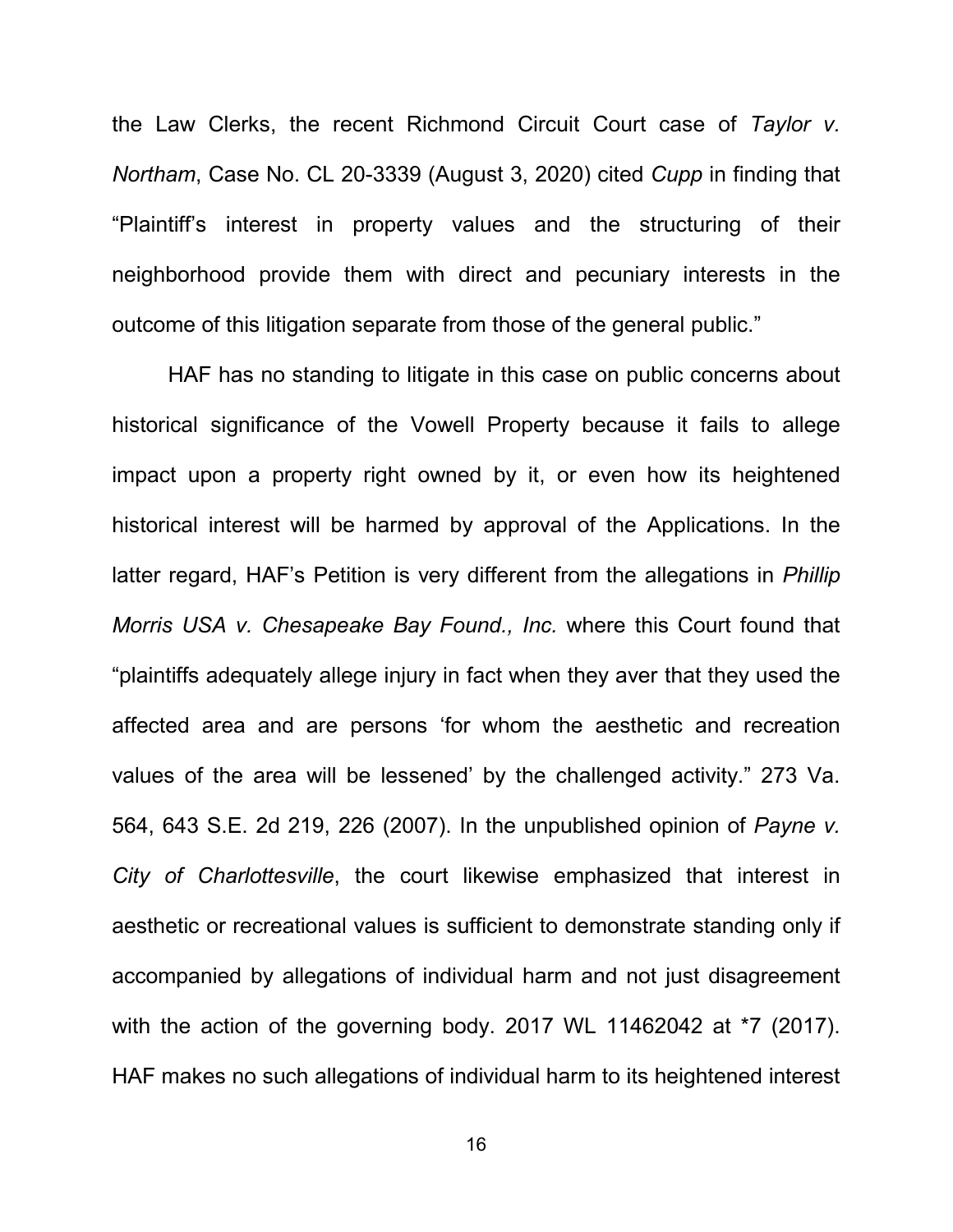in historic preservation that will result from the Applications, rendering its alleged interest in historic preservation no different than the attempted advancement of some perceived public right or to redress some anticipated public injury this Court found to be lacking in *Virginia Beach Beautification.* The Circuit Court was, therefore, correct in dismissing the Petition for lack of standing.

### **E. The Circuit Court was correct in finding that the Open-Space Land Act was not relevant to the decisions of BAR and City Council.**

### **1. There was no conflict or inconsistency between State and local law.**

HAF offers principles of supremacy in support of its argument that the Circuit Court erred in ruling that the Open-Space Land Act was applicable to decisions of the BAR on the Applications. Supremacy of state law over local law has no application where there is no conflict or inconsistency. *See City Council of Alexandria v. Potomac Greens Assocs. P'ship*, 245 Va. 371, 378, 345 S.E.2d 225, 228 (1993). There was no inconsistency or conflict between BAR approval and written approval of the grantee under the terms of the Easement — the embodiment of Open-Space Land in this case because both had to occur before any work could begin. As it turned out,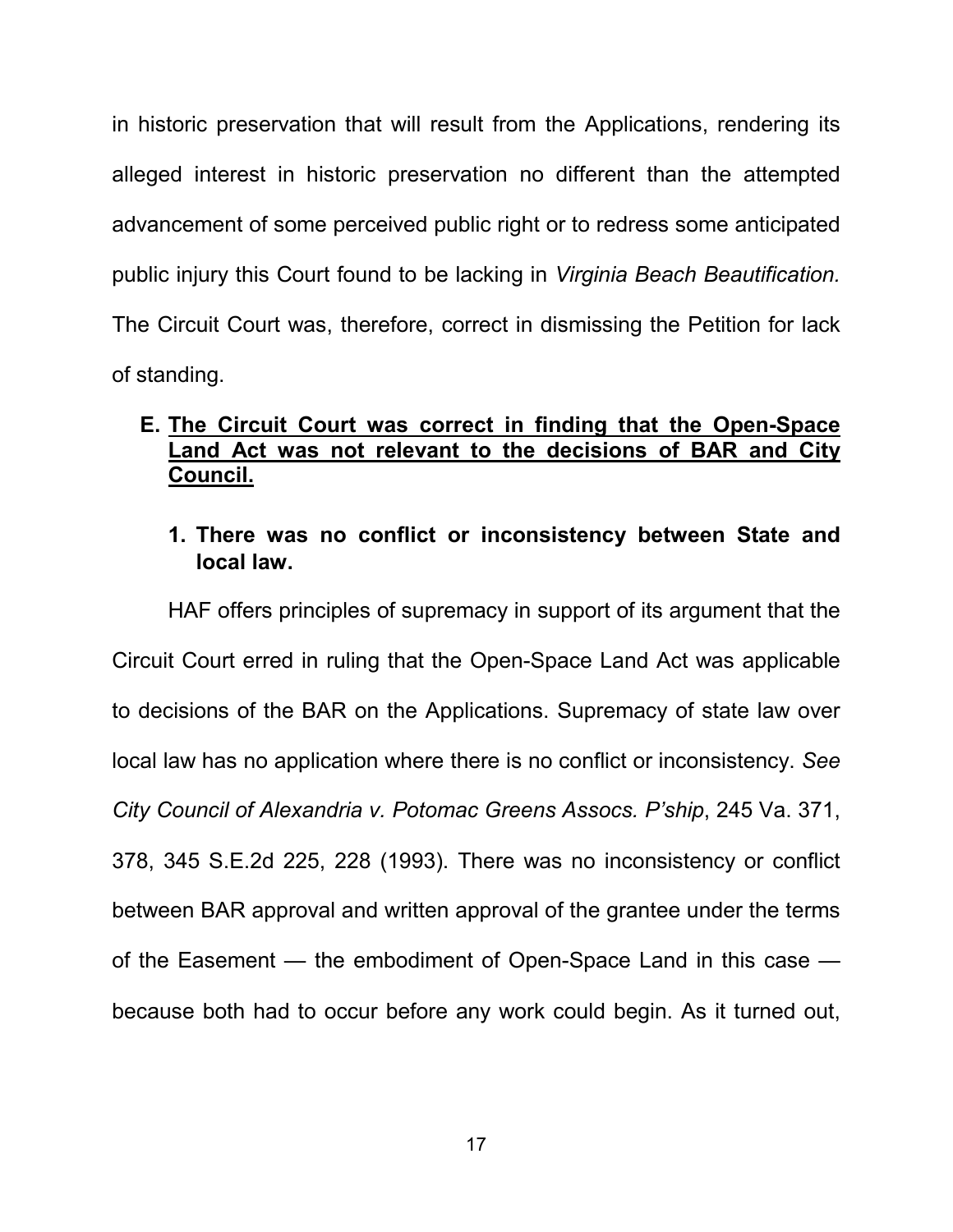written approval of the grantee VDHR was secured before the BAR acted on the Applications. (JA 34-35, 87, 106).

Vowell's successful efforts to secure the separate permission needed from VDHR pursuant to the terms of the open space deed corroborates what is manifest under the Open-Space Land Act: that BAR approval of the Applications was distinct from the VDHR approval such that there was no conflict or inconsistency between the two. The supremacy provision at Virginia Code § 10.1-1705 simply had no application in the absence of conflict. Nor did the Virginia Supremacy Clause at Virginia Code § 1-248 or the Zoning Ordinance conflict of laws provision codified at § 1-200(F).

Vowell's need to secure multiple approvals before work could commence is not unique. Vowel's predicament was not unlike the ordinary requirement that a landowner secure both zoning approval from a local government and the release of conflicting restrictive covenants from a homeowner's association before it may commence development. Each is a separate approval granted or denied according to different considerations.

In its May 10, 2019 letter to the City Council, HAF agreed that BAR's review of the Applications, on the one hand, and VDHR's approval of the work according to the Easement, on the other, are based on different considerations. (JA 87). HAF contradicts itself in arguing here that the BAR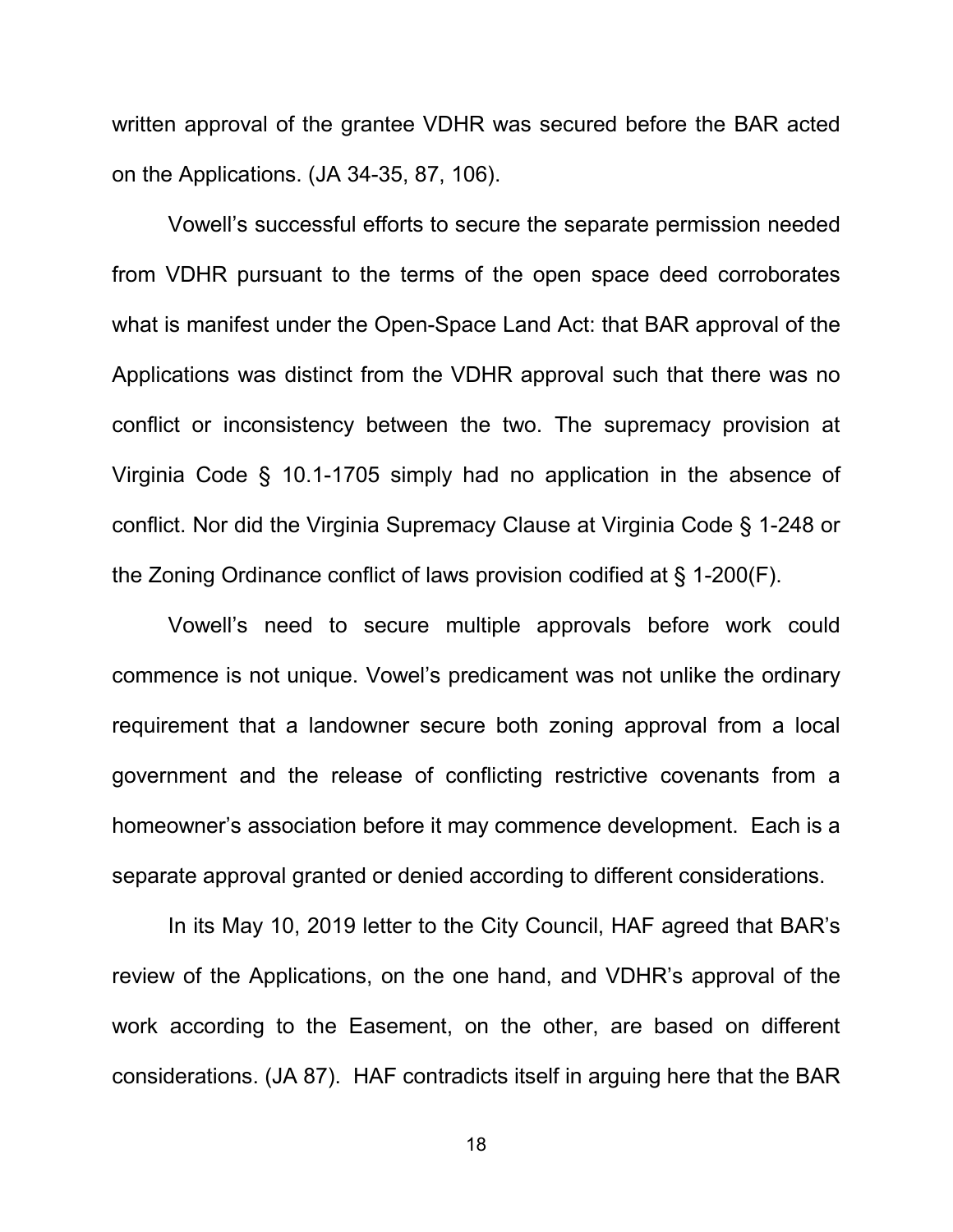should have considered the Open-Space Land Act. The contradiction is unavoidable because it is the Easement that defined the scope of Open-Space Land under the Open Space Land Act.<sup>[6](#page-22-0)</sup>

# **2. There could be no diversion or conversion of open-space land because the grantee previously approved the renovation according to the terms of the Easement that defined openspace land.**

HAF contends that BAR and City Council were subject to the terms of Virginia Code Section 10.1-1704 that prohibits the conversion or diversion of Open-Space Land unless certain findings are made. That prohibition cannot logically apply to work that is approved in accordance with the terms of the deed that designated the "Open-Space Land".

The Open-Space Land Act defines "Open-Space Land" as "any land which is provided or preserved for (i) park or recreational purposes, (ii) conservation of land or other natural resources, (iii) historic or scenic purposes", (iv) assisting in shaping of the character, direction and timing of community development, (v) wetlands as defined in § 28.2-1300, or (vi) agricultural and forestal production." Va. Code § 10.1-1700. The act allows a public body to carry out the interests of the act to "acquire by purchase,

l

<span id="page-22-0"></span> $6$  (JA 17, 57). The Law Clerks agree that it is the Easement that designated the Vowell Property as Open-Space Land under the Open Space Land Act. (Black Law Clerks Brief, pp. 5, 35).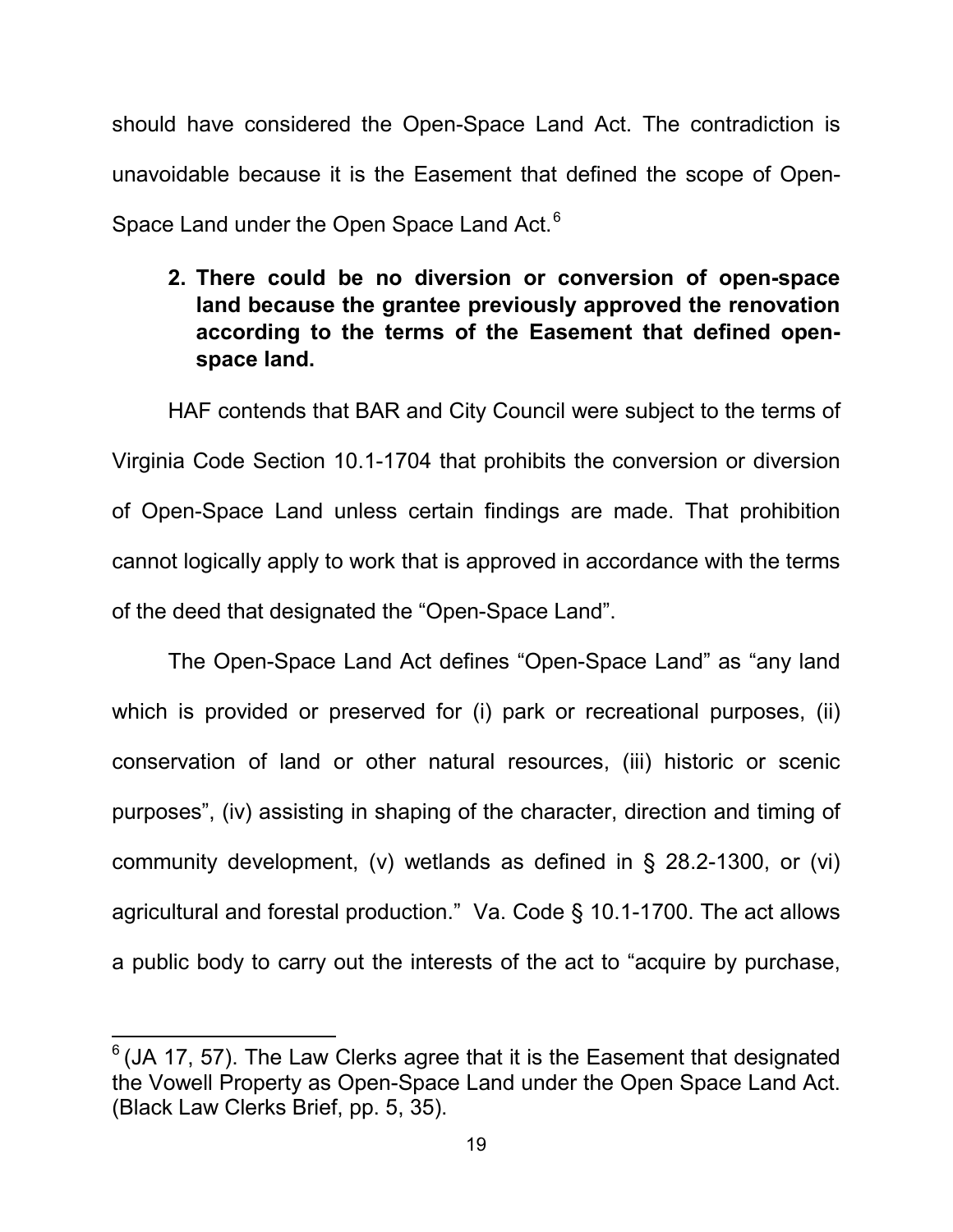gift, devise, bequest, grant or otherwise title to or any interests or rights not less than five years in duration in real property that will provide a means for the preservation of Open-Space Land." Virginia Code § 10.1-1701.

The prohibition in § 10.1-1704 against conversion or diversion applies only to "open-space land, the title or interest to which has been acquired under the authority of this chapter and which has been designated as open space under the authority of this chapter". *See* Va. Code Ann. §10.1-1704. Here, the Easement provided the "means for preservation of open-space land" and "designated" the Property as open space under the authority of the act. (JA 17, 57). HAF's argument that the BAR converted or diverted open space is eviscerated, therefore, by the terms of the Easement that allowed the grantee to approve, in writing, work it might find to be consistent with the historic character of the house. (JA 19). VDHR, the grantee, provided its written approval of the same work proposed in the Applications prior to the BAR hearing. (JA 34-35, 106). Once VDHR did so, the work so approved became part of the Open-Space Land authorized and protected by the Easement. The BAR's subsequent approval of the same work could not be a conversion or diversion of Open-Space Land in violation of Va. Code § 10.1-1704 because that work had already been approved as part of the designated Open Space Land.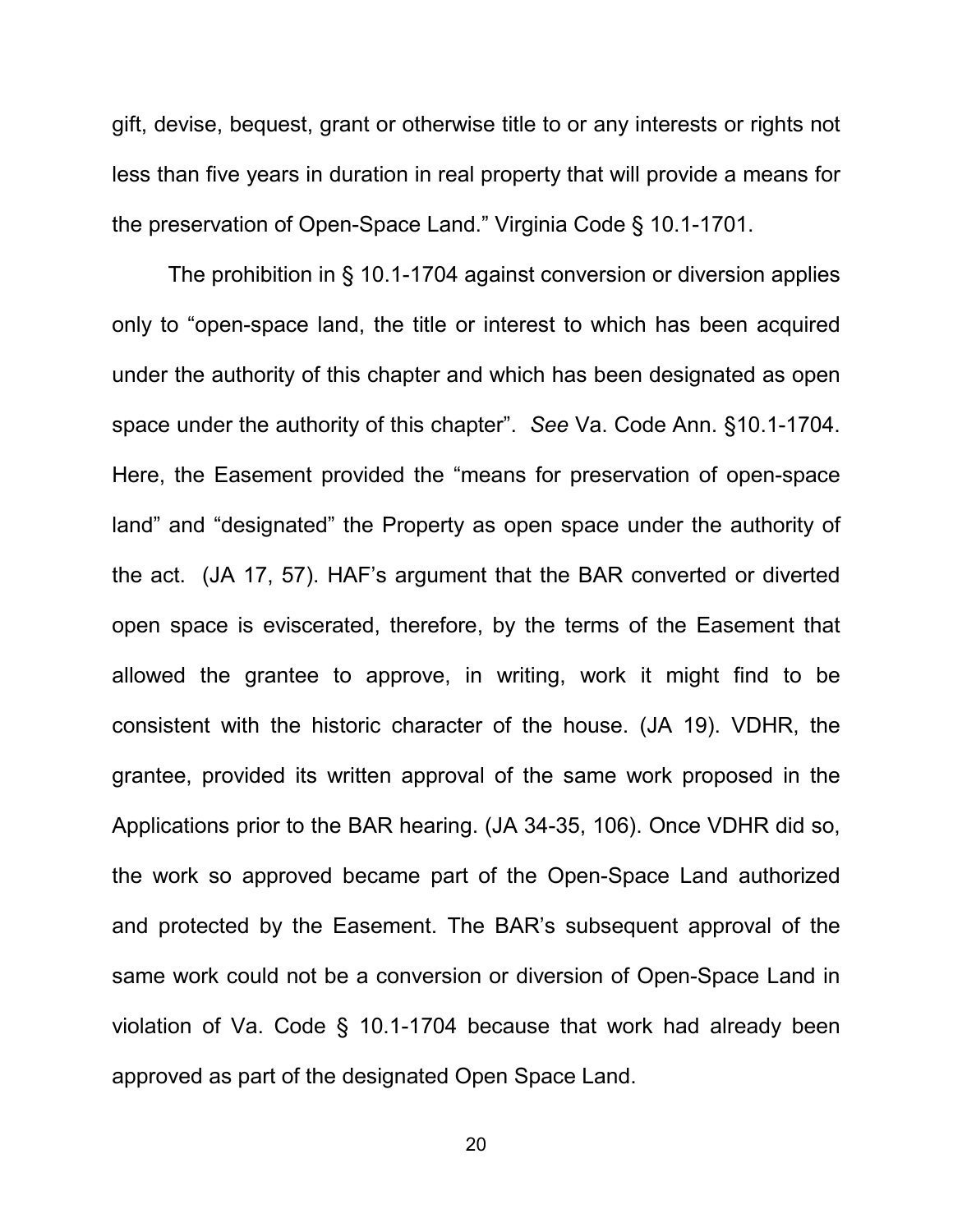## **3. Under Dillon's Rule of strict construction, BAR and City Council were not empowered to consider the Open-Space Land Act or the Easement.**

Review of the Applications by the BAR and City Council was limited to the standards and criteria listed in Section 10-105 of the Zoning Ordinance entitled "Matters to be considered in approving certificates and permits", and other matters that can be necessarily or fairly implied therefrom. Alex. Zon. Ord. §§ 10-105, 107(A)(3). Enabling authority for the Zoning Ordinance provisions is found in Title 15.2 of the Code of Virginia. *See* Va. Code § 15.2-2306(A).

In determining the legislative powers of local governing bodies, Virginia follows the Dillon Rule of strict construction. It provides that municipal corporations possess and can exercise only those powers expressly granted by the General Assembly, those necessarily or fairly implied therefrom, and those essential and indispensable. *City of Richmond v. Confrere Club of Richmond, Virginia, Inc,* 239 Va. 77, 79, 387 S.E. 2d 471, 473 (1990). Not only is there silence about the Open-Space Land Act in Va. Code § 15.2-2306, but power to consider the entirely separate statutory scheme in Title 10.1 of the Code, or the terms of the Easement to which neither the BAR nor the City Council were parties, cannot be necessarily or fairly implied. Even if silence about the Open Space Land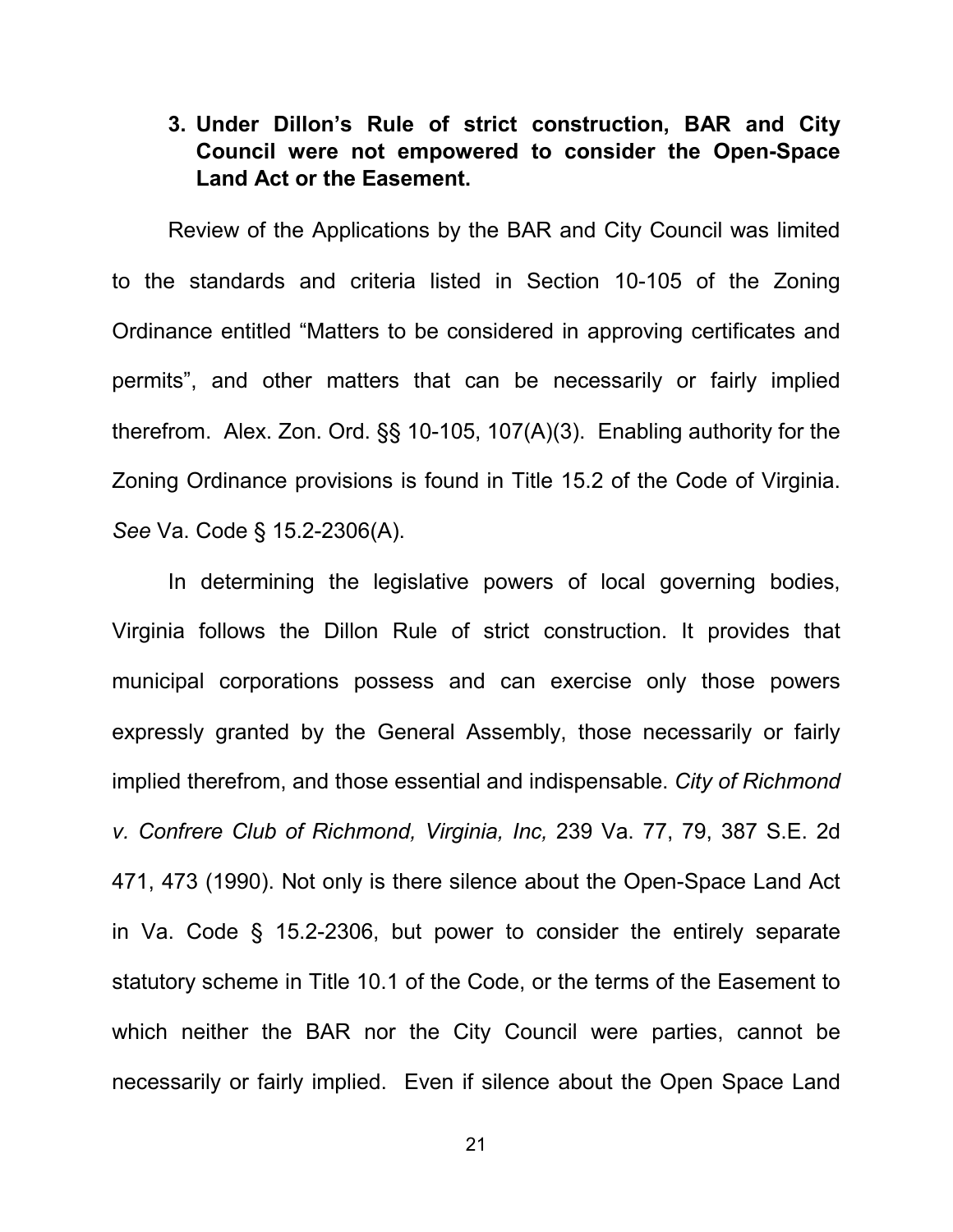Act in in § 15.2-2306(A) could be construed to create doubt about the power to consider it, Dillon's Rule of strict construction requires any doubt to be resolved against the existence of the power. *Commonwealth v. County Board of Arlington County*, 217 Va. 558,577, 232 S.E.2d 30, 42 (1977).

# **4. VDHR approval of the same work authorized by the BAR undercuts the claim that judicial review is necessary to prevent loss of historic significance.**

The Law Clerks conclude their brief with the assertion that denying HAF a trial will cause irrevocable loss of a historic resource without meaningful judicial review. This assertion is undercut by VDHR approval of the same work because, in granting the approval, VDHR was required to find that the work to the manor house "would not fundamentally alter the historic character of the house" and similarly, that renovation of other buildings "shall be in keeping with the historic character of the house." (JA 19). The Law Clerks are, therefore, incorrect in asserting that judicial review is required to prevent loss of historic significance.

#### **IV. CONCLUSION**

For the reasons stated herein, Appellee, Vowell, LLC, respectfully requests that this Court deny the appeal filed by the Historic Alexandria Foundation.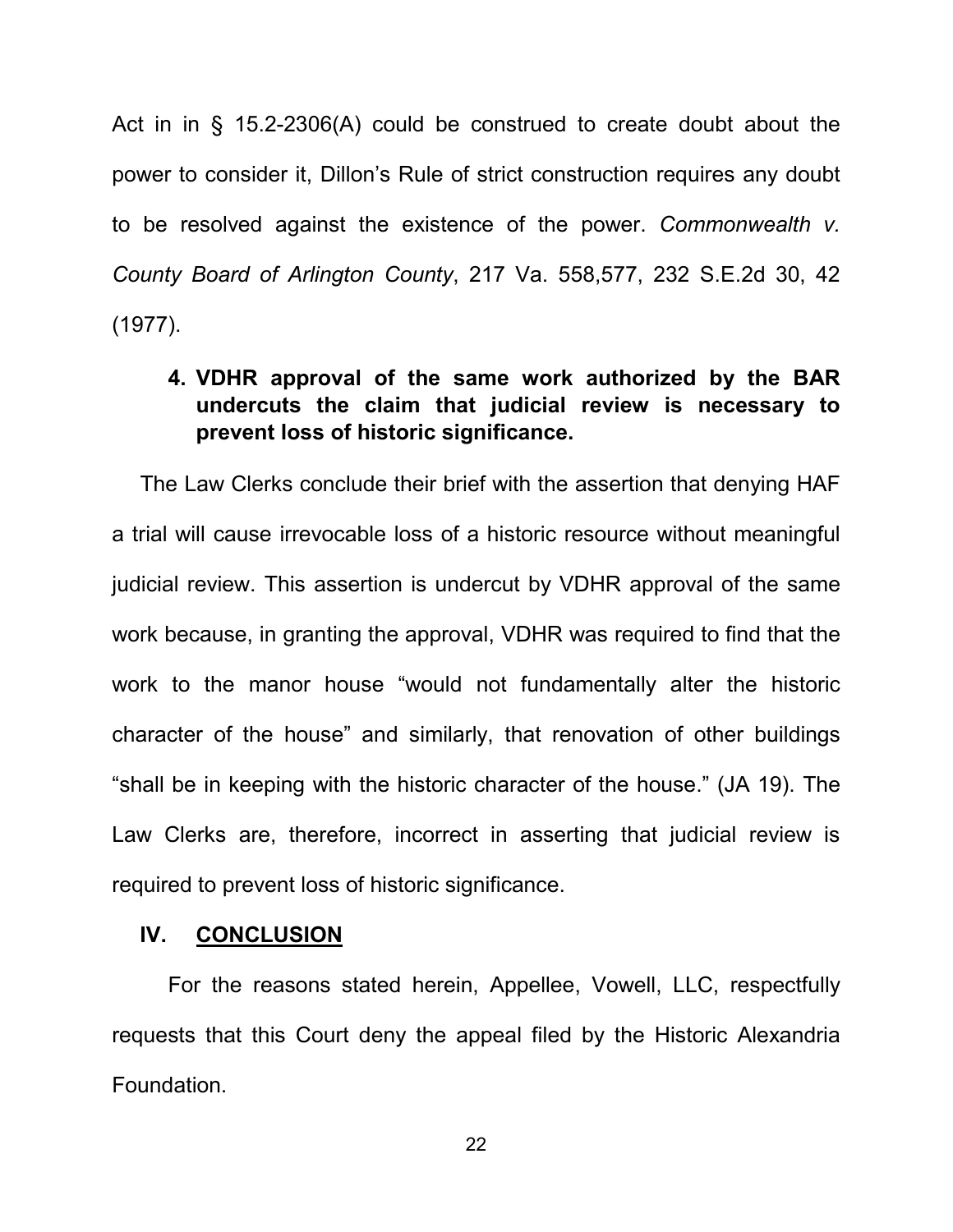Date: December 10, 2020 Respectfully submitted,

VOWELL, LLC By Counsel

BLANKINGSHIP & KEITH, P.C. 4020 University Drive, Suite 300 Fairfax, Virginia 22030 (703) 691-1235 (telephone) (703) 691-3913 (facsimile)

By: */s/ Gifford R. Hampshire* Gifford R. Hampshire, VSB No. 28954 ghampshire@bklawva.com James R. Meizanis, Jr., VSB No. 80692 jmeizanis@bklawva.com Counsel for Appellee, Vowell, LLC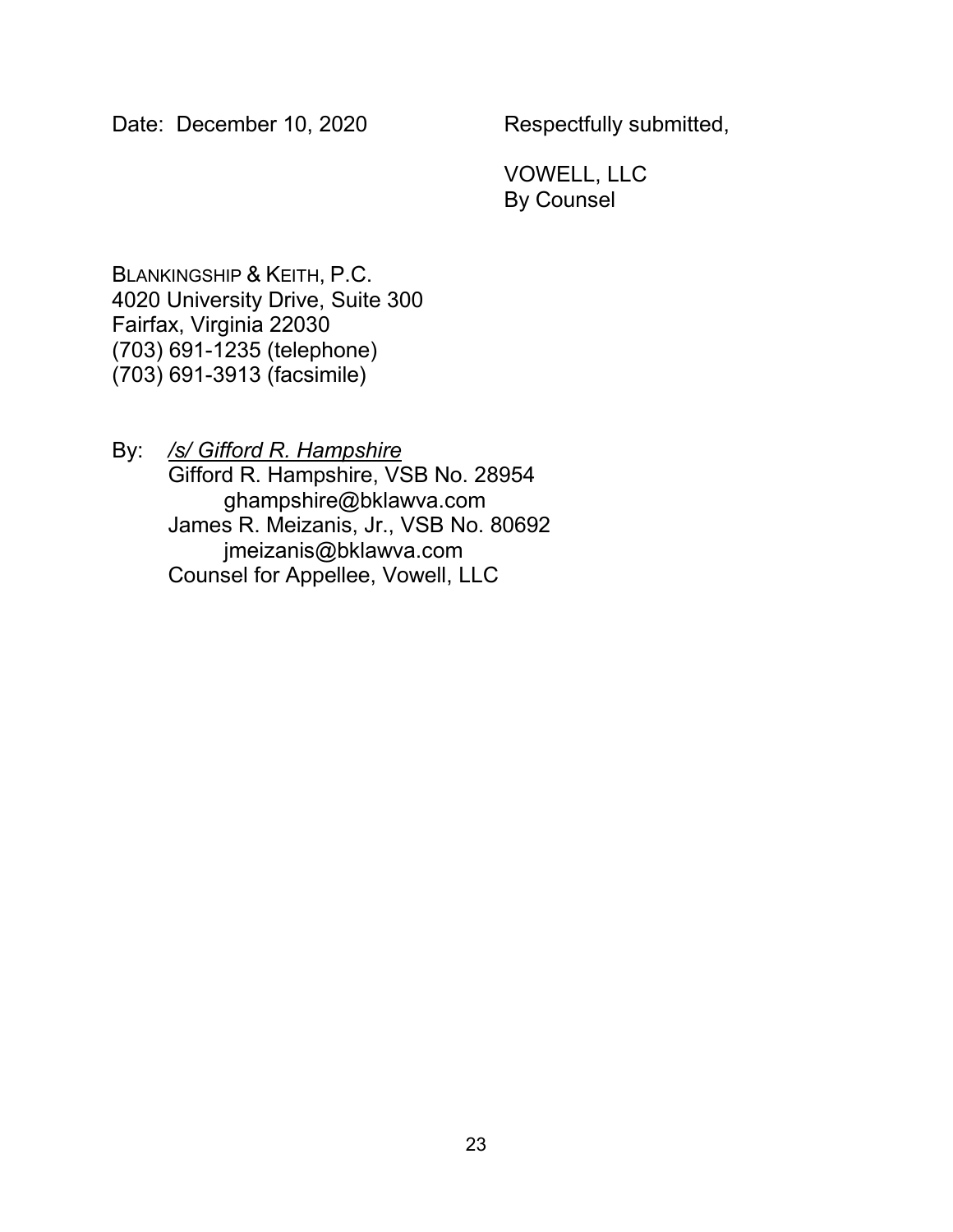## **CERTIFICATE OF SERVICE**

I hereby certify that on the  $10<sup>th</sup>$  day of December 2020, a true copy of the foregoing Brief of Appellee, Vowell, LLC, was mailed, first-class mail, postage pre-paid, and sent by email to:

Joanna C. Anderson, Esq. Travis S. MacRae, Esq. Christina Zechman Brown, Esq. Office of the City Attorney 301 King Street, Suite 1300 Alexandria, Virginia 22314 Travis.MacRae@alexandriava.gov Christina.Brown@alexandriava.gov *Counsel for Appellee, The Alexandria City Council*

J. Chapman Petersen, Esq. David L. Amos, Esq. Chap Petersen & Associates, PLC 3970 Chain Bridge Road Fairfax, Virginia 22030 jcp@petersenfirm.com dla@petersenfirm.com *Counsel for Appellant, Historic Alexandria Foundation*

Anthony F. Troy, Esq. Benjamin A. Beliles, Esq. Eckert Seamans Cherin & Mellott, LLC 919 East Main Street, Suite 1300 Richmond, Virginia 23219 ttroy@eckertseamans.com bbeliles@eckertseamans.com *Counsel for Amici Curiae, Preservation Virginia; Capital Region Land Conservancy; former Virginia Secretaries of Natural Resources, John W. Daniel II, W Tayloe Murphy, Jr., L. Preston Bryant, Jr., and Molly J. Ward; and Addison B. Thompson, former Chairman of the Virginia Historic Resources Board*